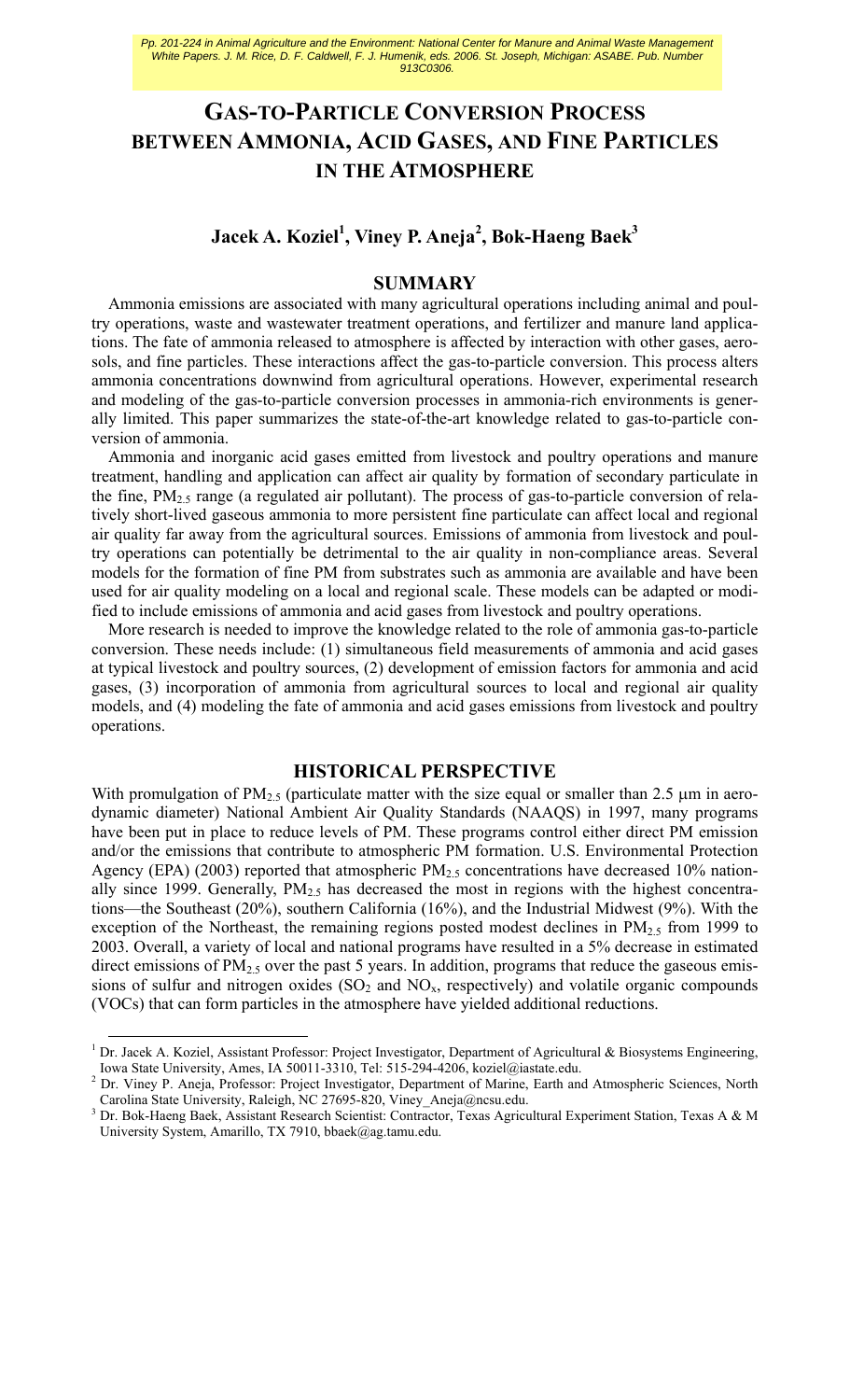| AEI                             | Analytical Equilibrium Iteration                                |
|---------------------------------|-----------------------------------------------------------------|
| <b>AIRS</b>                     | Aerometric Information Retrieval System                         |
| <b>CAMM</b>                     | <b>Continuous Ambient Mass Monitor</b>                          |
| CASTNet                         | <b>Clean Air Status and Trends Network</b>                      |
| <b>CMAQ</b>                     | Community Multi-scale Air Quality                               |
| DRH                             | Deliquescence Relative Humidity                                 |
| EC                              | <b>Elemental Carbon</b>                                         |
| FRM                             | <b>Federal Reference Method</b>                                 |
| <b>GTPC</b>                     | Gas-To-Particle Conversion                                      |
| <b>IMPROVE</b>                  | Interagency Monitoring of PROtected Visual Environments         |
| MADRID                          | Model of Aerosol Dynamic, Reaction, Ionization, and Dissolution |
| MDRH                            | Mutual Deliquescence Relative Humidity                          |
| MFI                             | Mass-Flux Iteration                                             |
| NAAQS                           | National Ambient Air Quality Standard                           |
| NH4Cl                           | ammonium chloride                                               |
| NH4HSO                          | ammonium bisulfate                                              |
| $(NH_4)_2SO_4$                  | ammonium sulfide                                                |
| NH <sub>4</sub> NO <sub>3</sub> | ammonium nitrate                                                |
| NMN                             | National Monitoring Network                                     |
| ОC                              | Organic Carbon                                                  |
| PAN                             | peroxyacetyl nitrate $(CH_3C(O)OONO_2)$                         |
| PBW                             | Particle-Bound Water                                            |
|                                 | $CH3C(O)OO- peroxylacetyl radial$                               |
| PM                              | Particulate Matter                                              |
| <b>RAMS</b>                     | Real-time total Ambient Mass Sampler                            |
| RH                              | <b>Relative Humidity</b>                                        |
| <b>SEARCH</b>                   | South Eastern Aerosol Research and Characterization             |
| STN                             | <b>Speciated Trends Network</b>                                 |
| SVOC                            | Semi-Volatile Organic Compounds                                 |
| <b>TCM</b>                      | Total Carbonaceous Mass (TCM = constant $\times$ OC + EC)       |
| <b>TEOM</b>                     | <b>Tapered Element Oscillating Microbalance</b>                 |
| U.S. EPA                        | United States Environmental Protection Agency                   |
| UAM                             | <b>Urban Airshed Model</b>                                      |
| VOC                             | Volatile Organic Compound                                       |

The national monitoring network program has been deployed since 1999 for a continuous realtime  $PM<sub>2.5</sub>$  mass measurement (U.S. EPA, 2004a,b,c). This program uses several systems such as nationwide network Federal Reference Methods (FRM) and speciation monitors utilizing analytical methods for inorganic species, organic and elemental carbon, and crustal species (ammonium, silica, calcium, iron and titanium). However, there are several critical uncertainties related to mass concentration and composition of PM including losses due to volatilization of (1) ammonium nitrate, (2) semi-volatile organic compounds, and (3) removal of particle-bound water (PBW) which affects atmospheric  $PM_{2.5}$  mass and composition. Several new monitoring methods have been introduced to reduce the uncertainties of  $PM_{2.5}$  mass measurements (U.S. EPA, 2004a; Babich et al., 2000; Hering and Cass, 1999; Zhang and McMurray, 1992). One is a Real-time Total Ambient Mass Sampler (RAMS) which measures the total atmospheric PM mass including SVOCs. It utilizes a TEOM monitor in combination with a PTFE-coated filter for particles followed by a charcoal-impregnated filter for SVOCs evaporated from the particles. Wang (1996) developed a Continuous Ambient Mass Monitor (CAMM) that monitors the incremental increase of the pressure drop on membrane filter used for particle sampling. The beta-gauge monitoring technique has been used effectively to measure the mass of equilibrated PM collected on a PTFE filter with time intervals on the order of 1hr. However, PM measurements utilizing this technique can also be affected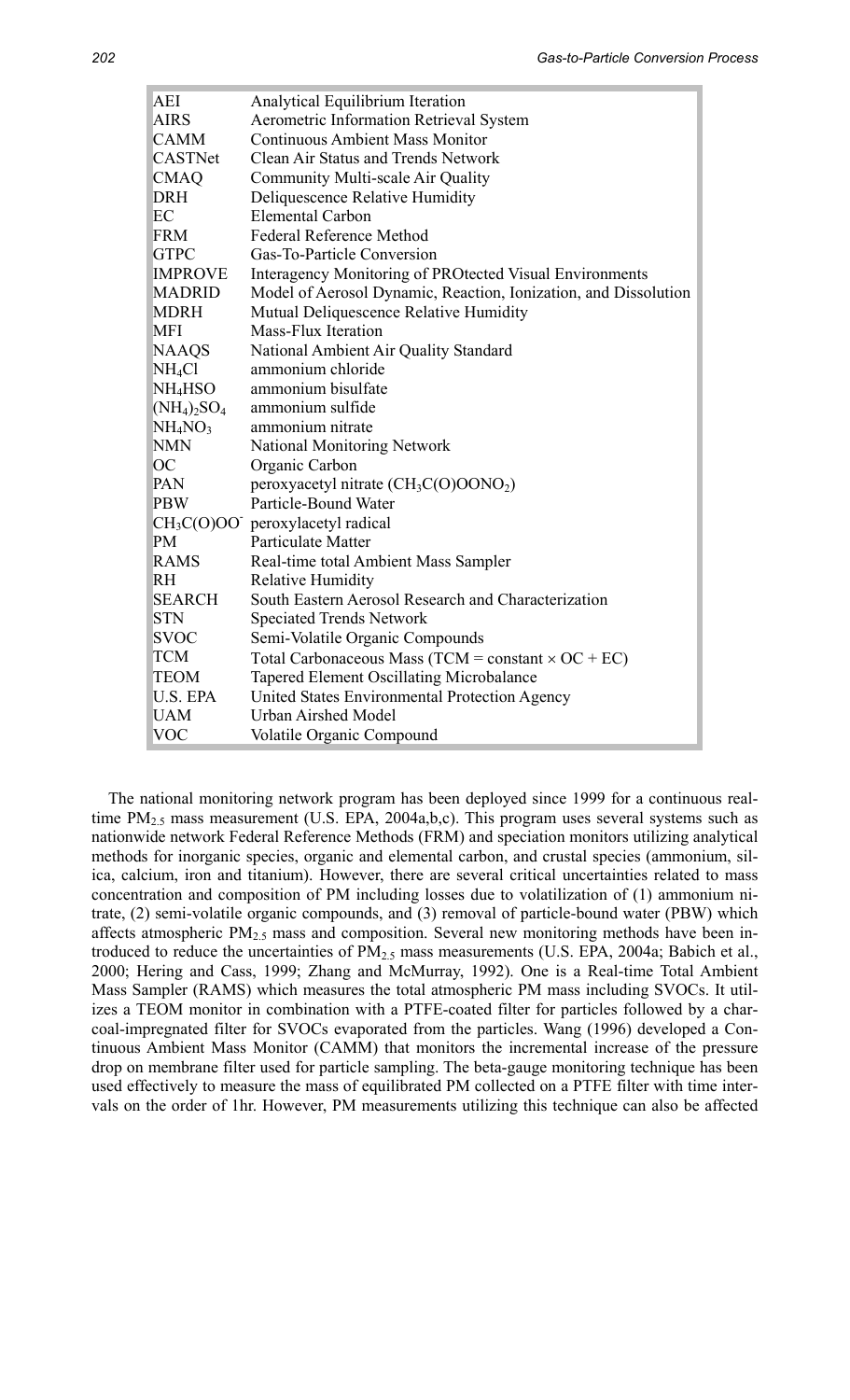by the same problems of PBW removal as other continuous real-time PM mass monitoring techniques.

As a part of nationwide monitoring network program, U.S. EPA has deployed a speciated trends network (STN) for  $PM_{2.5}$  mass monitoring and chemical speciation (U.S. EPA, 2004d). The  $PM_{2.5}$ STN was established in 1999 as a mass-based FRM network for the assessment of trends at representative urban areas across the U.S. The STN currently has a total of 54 monitoring sites. The STN has quantified  $PM_{2.5}$  mass concentrations and  $PM_{2.5}$  constituents, including numerous trace elements, ions (i.e., sulfate, nitrate, sodium, potassium, and ammonium), elemental carbon (EC) and organic carbon (OC). In 1987, the IMPROVE aerosol monitoring network was established originally for determining the types of pollutants and sources primarily responsible for visibility impairment (U.S. EPA, 2004d). The IMPROVE network has expanded from its original 20 monitoring sites to over 110 sites in 2003. In addition, there are currently over 50 supplemental sites in regionally representative rural areas that deploy the IMPROVE aerosol monitoring protocol (U.S. EPA, 2003).

Since 1998, U.S. EPA has initiated the Particulate Matter Research Program to identify the relationships between PM and human health, to develop the predictive and evaluative tools to determine compliance of NAAQS, and to develop needed mitigation strategies (U.S. EPA, 2004b,c). Modeling is the integral part of this program. The three dimensional air quality models have been known as the most reliable probing tools to simulate the chemical and physical processes of atmospheric PM. The simulations, which can be conducted on a myriad of spatial and temporal scales, support policies and regulatory assessment, as well as scientific studies conducted by academic and research institutions. In order to characterize the performance and to improve the capability of air quality models, an evaluation process is crucial to these air quality models if they are to be used for regulatory purpose (U.S. EPA, 2004a). However, the main challenges remain related to accurate PM measurements (both mass and composition) and aerial pollutant emission inventory, and to sufficient organic chemistry information for simulation of semi-VOCs (SVOCs) in the atmosphere. To address these limitations, the development and improvement of air quality models is necessary by comparing model simulation results with observational atmospheric PM data.

Agriculture is known as the major source of ammonia and other acid gas emissions (Aneja et al., 2000, 2001; Li et al., 1999). Fertilizer application, swine, beef cattle, dairy, sheep and poultry operations, manure treatment, manure storage, land applications, and manure composting emit considerable amounts of ammonia (U.S. EPA, 2003; Battye et al., 1994; Battye et al. 2003). Atmospheric reduced nitrogen ammonia (NH3) has been considered as an environmental pollutant due to its role as a source of fixed nitrogen to soil and plants and the critical role in gas-to-particle conversions forming atmospheric  $PM_{2.5}$  (Meng et al., 1997), thus resulting in a longer resident time of ammonium (NH<sub>4</sub><sup>+</sup>) species in the atmosphere. Thus, the spatial scale of NH<sub>3</sub> and NH<sub>4</sub><sup>+</sup> emissions from agricultural areas has the potential to determine local and regional  $PM<sub>2.5</sub>$  source contributions to urban air pollution. To date, our knowledge related to the fate of ammonia and acid gases emissions from agriculture is limited. More work is needed to estimate the contributions of regional background associated with urban areas using spatial analysis and/or air quality models to identify and examine specific emission sources on a finer time resolution to get to the next and more refined level of local/regional source contributions.

#### **Atmospheric Particulate Matter**

Since the mid-1970s, atmospheric particulate matter (PM) has been considered as a major air pollutant because of its adverse health effects, visibility impairment, radiative forcing effects on climate, and aesthetic property damage (U.S. EPA, 2004a,b,c; Warneck, 2000; Meng et al., 1997; Gray et al., 1986; Heintzenberg, 1989). In particular, evaluation of adverse human health effects has been one of main priorities in PM research programs administered by the U.S. EPA (U.S. EPA, 2004c). By 1996, the epidemiological research associated with human health problems and air quality issues led to the promulgation of PM NAAQS in 1997 that included new standards for PM<sub>2.5</sub> in the atmosphere. Particle size is not only one of the most critical parameters in determining the physical and chemical properties, effects, and fate of atmospheric PM but it also strongly influences optical properties (e.g., light scattering). Light scattering affects atmospheric visibility and radiative forcing balance on local, regional, and global scales of climate. The major effect of atmospheric PM on climate is a radiative forcing which controls the radiation balance through direct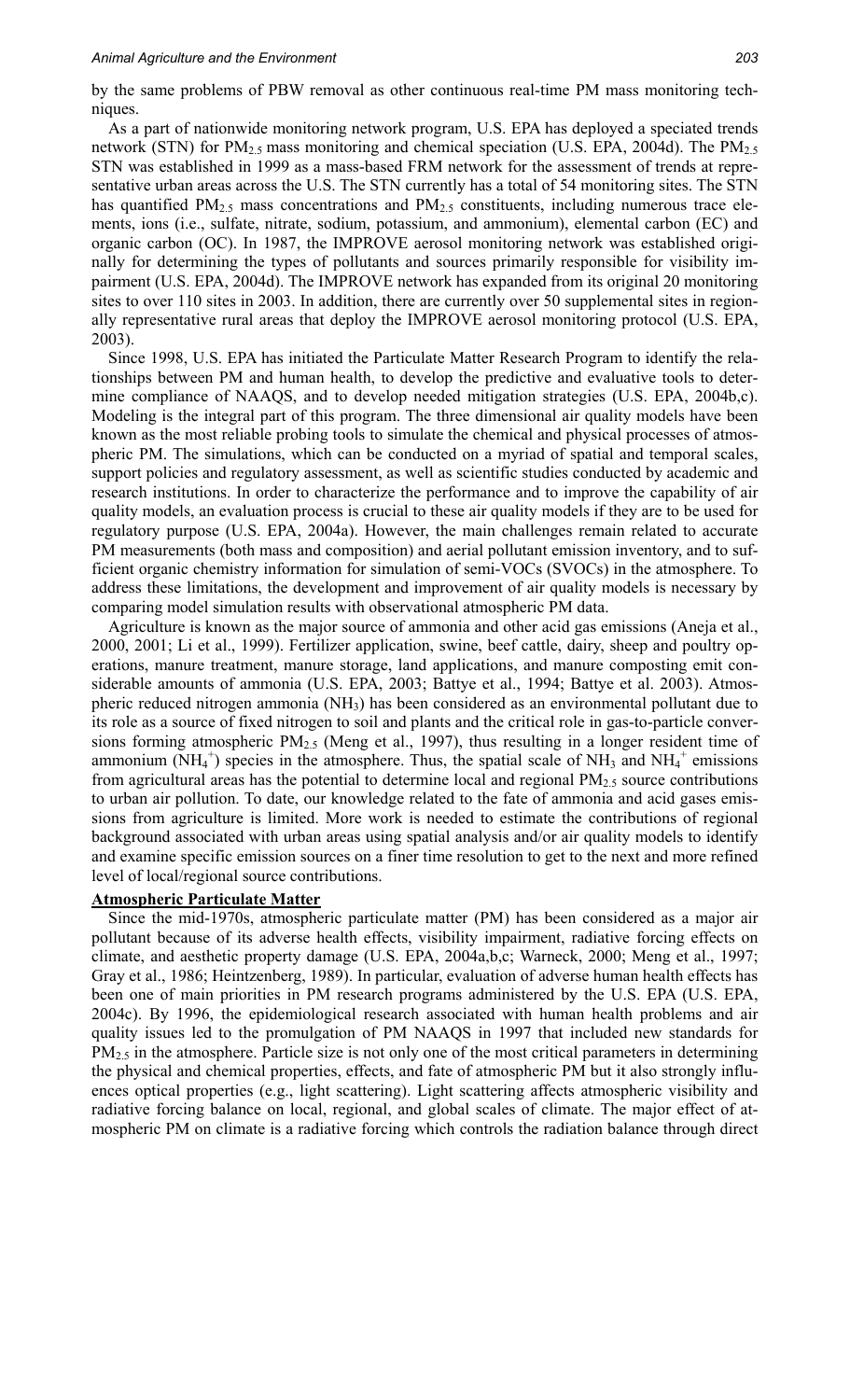and indirect mechanisms. Atmospheric PM can scatter and absorb both visible and infrared radiation in the atmosphere and affect the overall radiation budget resulting in a warming or cooling effect depending upon PM size, index of refraction, and distribution in the atmosphere (Willeke and Whitby, 1975).

#### **Sources of Particulate Matter**

Atmospheric PM originates from a variety of sources (both natural and anthropogenic) and has a range of chemical, physical and thermodynamic properties (Warneck, 2000). Primary particles emitted directly into the atmosphere are, in general, wind-blown dust, sea salt, road dust, mechanically generated particles and combustion-generated particles, e.g., fly ash and soot. Crustal species including calcium, aluminum, silicon, magnesium and iron are generally found in the coarse particles. Secondary particles are formed through two major particle formation processes in the atmosphere. One process is the nucleation process by low vapor pressure gases (1) directly emitted or (2) formed by chemical reactions in the atmosphere. The second process is the condensation of low vapor pressure gases on the surface of existing particles. Fine particles  $(PM_{2.5})$  include both the accumulation (0.1µm <  $D_p$  < 1∼3µm) and nuclei (< 0.1µm) modes (U.S. EPA, 2004). An aerosol may be defined as a suspended solid and/or liquid phase particles in the atmosphere including all vapor or gas phase components.

Nucleation processes in the atmosphere may involve organic compound, NH<sub>3</sub>, water, and sulfuric acid  $(H<sub>2</sub>SO<sub>4</sub>)$  generated by the homogenous heteromolecular nucleation of  $H<sub>2</sub>SO<sub>4</sub>$  vapor from the gas phase oxidation of  $SO_2\bullet$  and OH $\bullet$  radicals in the atmosphere (Figure 1). As  $H_2SO_4$  is formed, it can either nucleate to form new particles or it can condense on existing accumulation particles. Sulfuric acid forms atmospheric aerosol salts, such as ammonium bisulfate  $(NH_4HSO_4)$  and ammonium sulfate ( $(NH_4)_2SO_4$ ) with  $NH_3$  (Figure 2). Particles in the nuclei mode may be transferred into the accumulation mode by coagulation. However, accumulation mode particles do not ordinarily grow into the coarse mode, because concentrations are too low for coagulation to be effective. Nucleation leads to an increase in particle number as well as increase in particle mass. Condensation leads only to an increase of particle mass and surface area, but does not affect the total number of particles.

#### **Formation of Secondary Particulate Matter**

Most of secondary PM undergoes thermodynamic equilibrium chemical reactions called the *gasto-particle conversion* (*GTPC)* process. The GTPC process tends to reside in the accumulation mode PM range (typically 0.1 to 2.5 μm). This fine PM range is the most critical with respect to human health, visibility, and detrimental ecosystem effects caused by acid dry/wet deposition. Due to complicated chemical reactions in the atmosphere, secondary PM formation rate could depend on numerous factors including:

- 1. precursor concentrations;
- 2. reactive gaseous concentrations, such as ozone, hydroxyl radical, nitrate radical, peroxy radicals and hydrogen peroxide, organic carbon; and
- 3. atmospheric conditions, such as temperature and relative humidity.

The common components of atmospheric particles, such as inorganic aerosol salts including sulfate, nitrate, and ammonium, insoluble materials, organics, crustal material, and water, reach particulate phase by several different pathways (Figure 1).

Although numerous chemical species have been identified in secondary aerosols, the most prevalent species are sulfate, nitrate, ammonium and water. Heintzenberg (1990) and Gray et al. (1986) indicated that inorganic aerosol salts comprise 25-65% of dry total fine aerosol mass and together with water consist of a significant portion of the total aerosol mass (especially in high relative humidity environments). A portion of the organic aerosol is also attributed to secondary processes (Jacobson 1997a,b; Warneck, 2000). Aside from the direct emission of particles into the atmosphere, GTPC processes play an essential role determining the mass of atmospheric PM. Ammonia and acid gases in the atmosphere are known as major inorganic atmospheric aerosol precursor sources and control composition of PM in the atmosphere through GTPC process.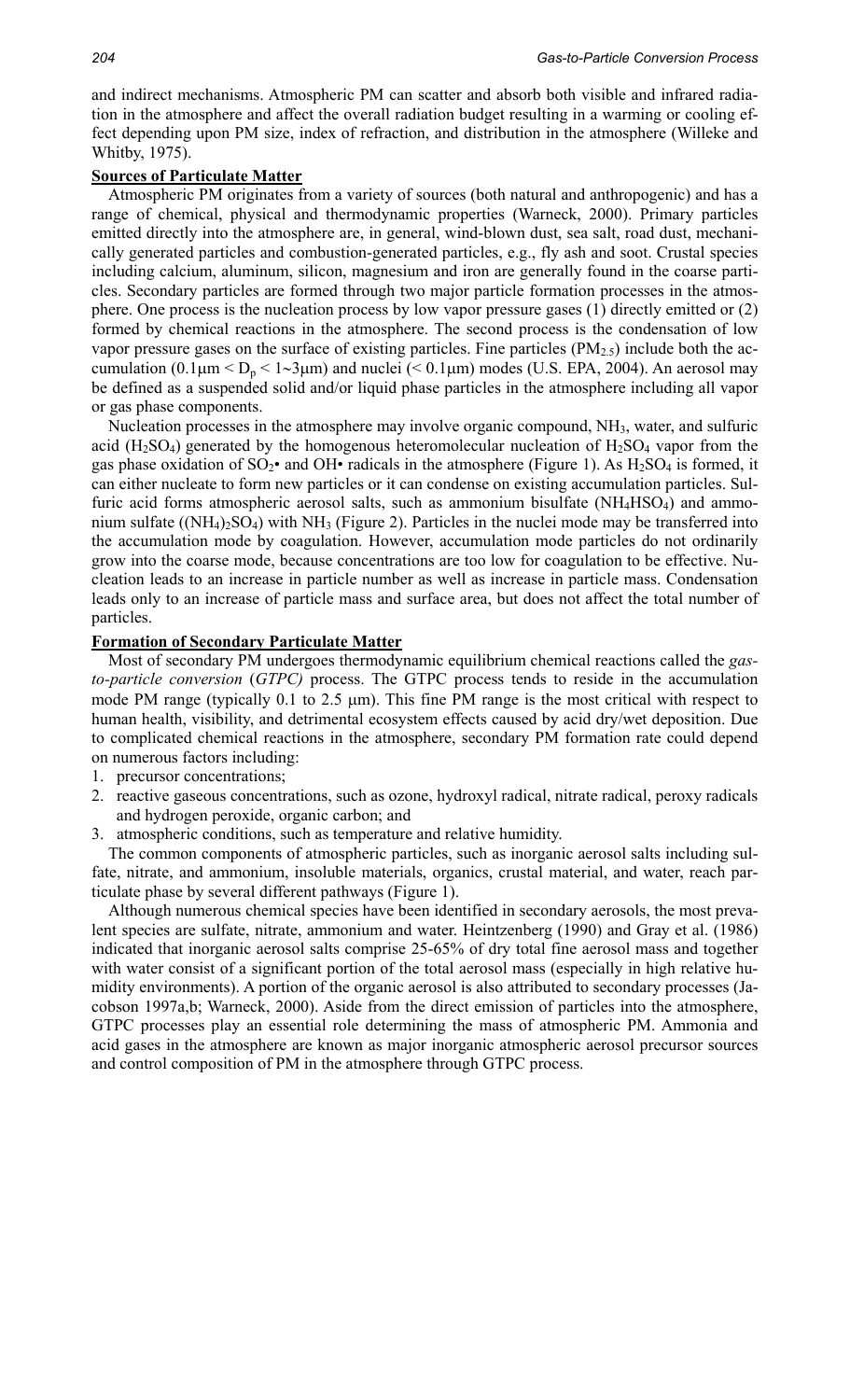

Droplet Phase (Dp > 10um)





**Figure 2. Routes of incorporation of chemical species into atmospheric PM (Meng et al., 1997).**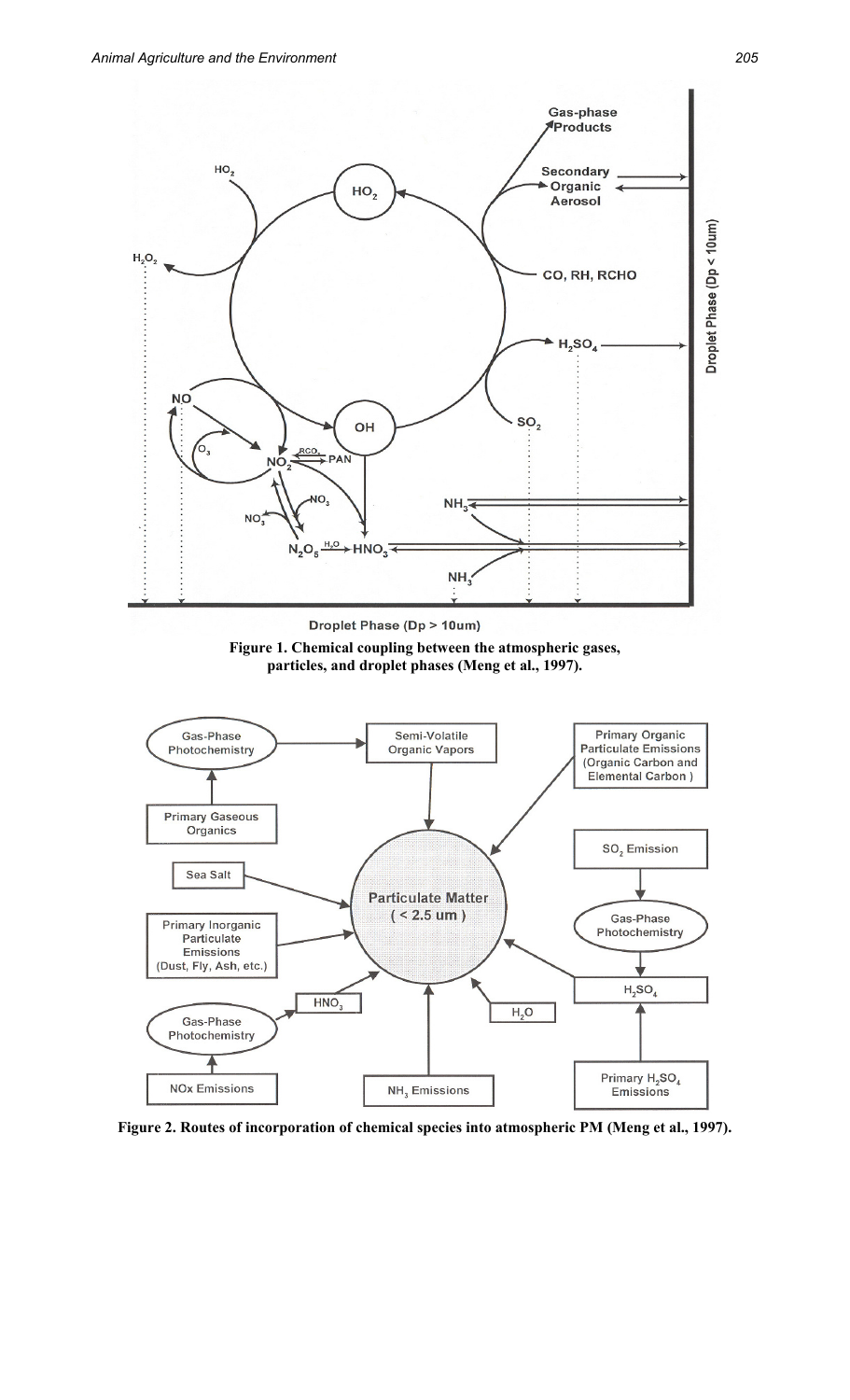The gas-to-particle conversion process in the atmosphere can be accomplished by condensation, which adds mass onto pre-existing aerosols, or by direct nucleation from gaseous precursors, forming aerosols (Baek and Aneja, 2004a,b; Baek et al., 2004; Warneck, 2000). Ammonia, a predominant alkaline component in the atmosphere, reacts with acid gases  $(H_2SO_4, HNO_3,$  and  $HCl$ ) and forms atmospheric ammonium aerosol salts, such as ammonium sulfate ( $[NH_4]_2SO_4$ ), ammonium bisulfate (NH<sub>4</sub>HSO<sub>4</sub>), ammonium nitrate (NH<sub>4</sub>NO<sub>3</sub>), and ammonium chloride (NH<sub>4</sub>Cl). The ammonium salts can exist as solid particles or liquid droplets depending on the amount of water vapor in the atmosphere (Figures 1 and 2).

#### **CHEMISTRY OF ATMOSPHERIC PARTICULATE MATTER**

There are two different types of chemical reactions with regard to the fine particle formation in the atmosphere, heterogeneous and homogeneous reactions. Homogeneous chemical reactions involve forming a condensable species, such as the oxidation of sulfur dioxide to sulfuric acid. Condensable species can either nucleate to form a new particle (nucleation), or can condense onto the surface of an existing particle (condensation) (Warneck, 2000; U.S. EPA, 2004a). Another mechanism is a heterogeneous chemical reaction involving both gas and particle phase components. Transformation on the surface of particles, such as the uptake of  $HNO<sub>3</sub>(g)$  on the surface of calcium carbonate  $(CaCO<sub>3</sub>)$  (*s*) particle to produce calcium nitrate  $CaNO<sub>3</sub>$  (*s*), is one type of heterogeneous reaction. Aqueous-phase chemical reactions, such as the oxidation of the dissolved sulfur dioxide  $(SO_2)$  (g) to sulfate  $(SO_4)$ <sup> $\bar{}$ </sup> (*aq*), provide an important mechanism for conversion of gas to particle. Heterogeneous reactions increase the particle mass by the addition of aerosol materials to existing particles.

The acidity of particle in the atmosphere mainly depends on existence of sulfuric acid  $(H_2SO_4)$ formed from atmospheric oxidation of sulfur dioxide. Atmospheric nitrate is also essentially secondary due to oxides of nitrogen reacting in the atmosphere to form nitric acid vapor, which in turn may react with ammonia gas to form particulate ammonium nitrate. However, when gas phase SO<sub>3</sub>/H<sub>2</sub>SO<sub>4</sub>/acidic particles coexists with NH<sub>4</sub>NO<sub>3</sub> particles in the atmosphere, nitric acid will be released and substituted with  $H_2SO_4$  to form acidic  $NH_4HSO_4$  particles due to their higher volatilities. Thus, secondary particle formation can strongly depend on the concentrations of their gaseous species, such as ammonia and acidic gases, and the interactions between these precursors and preexisting particles. However, relatively small amount of particulate sulfate, nitrate, and chloride species in coarse particle originate from the  $SO_2$ ,  $HNO_3$  and  $HCl$  reactions with coarse PM instead of equilibrium chemical reactions. In the following section, the precursor formations and their linked relations of GTPC processes are discussed (Figure 2).

#### **Acid Gases: Precursors**

Atmospheric acid gases  $(H_2SO_4, HNO_3, and HCl)$  have been identified as not only major contributors to the acidification of soil and precipitation, but are also associated with adverse health effects, mainly respiratory diseases (EPA, 2004; Warneck, 2000). Sulfuric acid (H<sub>2</sub>SO<sub>4</sub>), and nitric acid (HNO<sub>3</sub>), the two major acidic gases in the atmosphere, come from oxidation of  $SO_2$  to  $H_2SO_4$ , and  $NO<sub>x</sub>$  to  $HNO<sub>3</sub>$ . These acid gases are neutralized in the atmosphere by  $NH<sub>3</sub>$ , the principal gaseous alkaline species. Thus,  $NH<sub>3</sub>$  not only plays a role in determining acidification and eutrophication of ecosystems but also neutralizes acidic species in the atmosphere. Other than chemical reactions between acid gases and ammonia, organic compounds (e.g., carboxyl acid, also known as fatty volatile acid, and major odorous gases associated with livestock operations) (Koziel et al., 2004a) are also involved in GTPC processes for fine particle formation (Baek and Aneja, 2004a,b; Meng et al., 1997) (Figures 1 and 2).

Atmospheric gas phase oxidation of  $SO<sub>2</sub>$  takes place both by gas phase reaction and by aqueous phase reaction. Atmospheric oxidation of  $SO<sub>2</sub>$  largely occurs by a sequence of reactions initiated by the reaction of OH<sup> $\bullet$ </sup> with SO<sub>2</sub>. H<sub>2</sub>SO<sub>4</sub> vapor rapidly transfers to the particulate phase by nucleation or condensation on pre-existing particle surfaces. Gas-phase organic and  $NO<sub>x</sub>$  chemistry is driven by the hydroxyl (OH• ) radical produced by photochemical reactions during ozone formation (Bowman and Seinfeld, 1994). The major sinks of gas phase  $NO<sub>x</sub>$  are the formation of  $HNO<sub>3</sub>$  and peroxyacetyl nitrate (PAN), i.e., CH<sub>3</sub>C(O)OONO<sub>2</sub>. The principal oxidation reaction of gas-phase production of nitrate is that of photochemically produced  $OH<sup>•</sup>$  radical with  $NO<sub>2</sub>$  to form  $HNO<sub>3</sub>$ .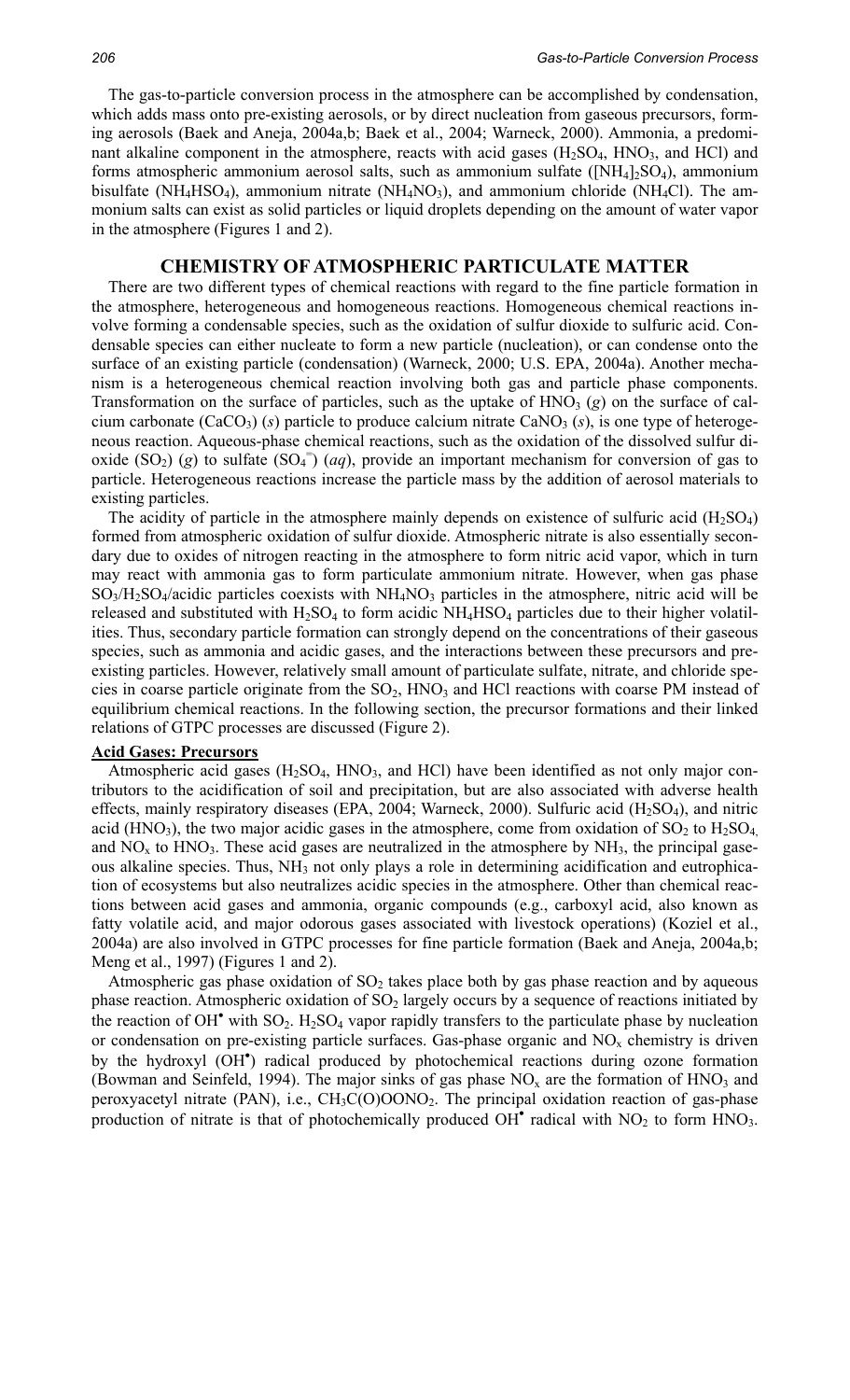Due to its reversible formation through reaction of peroxylacetyl radicals  $CH_3C(O)OO^-$  and  $NO_2$ , PAN could be a temporary  $NO<sub>x</sub>$  reservoir for the formation of  $HNO<sub>3</sub>$ . Once formed,  $HNO<sub>3</sub>$  may be either removed by deposition or by formation of ammonium nitrate  $(NH_4NO_3)$  aerosol salt with ammonia ( $NH<sub>3</sub>$ ) in the particle. The concentrations of  $NH<sub>3</sub>$  could determine both the  $HNO<sub>3</sub>$  loss and the NH<sub>4</sub>NO<sub>3</sub> formations. Aqueous phase HNO<sub>3</sub> formation depends on the uptake of N<sub>2</sub>O<sub>5</sub> and NO<sub>3</sub> radicals in cloud water. However, gas phase oxidation of  $NO<sub>2</sub>$  contributes a major part to the formation of  $HNO<sub>3</sub>(aq)$  than the aqueous phase oxidation reaction, because  $HNO<sub>3</sub>$  exists as gas phases in the atmosphere when the RH is less than 98% (Figure 2).

#### **The Gas-to-Particle Conversion Process**

Gas-to-particle conversion can be accomplished by condensation, which adds mass to preexisting aerosols, or by direct nucleation from the gas when aerosols are formed. Gas-to-particle conversion strongly depends on the concentration of acid gases and water vapor in the atmosphere. Table 1 lists most of the identified equilibrium chemical reactions known to be occurring in atmosphere. These reactions are currently used in several thermodynamic equilibrium models, such as EQUIL and KEQUIL (Basssett and Seinfeld, 198, 1984), MARS-A (Saxena et al., 1986), SEQUILIB (Pilinis and Seinfeld, 1987), SCAPE2 (Kim et al., 1993a,b, 1995; Meng et al., 1995) , AIM2 (Clegg et al., 1992, 1998), ISORROPIA (Nenes et al., 1998), GFEMN (Ansari and Pandis, 1999), and EQUISOLV II (Jacobson, 1997a,b, 1999; Jacobson et al., 1996). These models simulate the equilibrium partitioning of inorganic and organic compounds between the gas and aerosol phases in the atmosphere. Each model has their own selection of equilibrium equations and equilibrium constants.

The low vapor pressure of sulfuric acid  $(H_2SO_4)$  allows it to condense easily on particle and droplet surfaces. Because the rate of condensation is dependent on the amount of water vapor in the atmosphere, sulfuric acid can hardly be found in the gas phase. However nitric acid is much more volatile than  $H_2SO_4$  and is not likely to form particles by homogeneous or heteromolecular nucleation. Therefore, due to its volatility, particulate nitrate is believed to be lower in concentration than SO4 -2 (Seinfeld and Pandis, 1998; Pacyna et al., 1996).

In general, ammonia, nitric acid, and sulfuric acid are highly soluble inorganic species in the atmosphere and they are efficiently removed by wet deposition or rain out, and/or by the neutralization process. Increasing RH results in an increase of the growth in the liquid water content of PM, thereby increasing the absorbing capacity of aerosol with regard to gaseous sulfuric and nitric acids. Ammonium bisulfate and ammonium sulfate are effective condensation nuclei (Warneck, 2000), facilitating droplet formation. As a result of these mechanisms, the composition of aerosols in a local area is largely influenced by the concentration of ammonia, sulfuric acids, nitric acids, and water vapor in the atmosphere (Cadle, et al., 1982, and Lee, et al., 1993). Gas-to-particle conversion process can determine the resident time (lifetime) of ammonia and ammonium in the atmosphere. The spatial scale of  $NH<sub>3</sub>$  as a contributor to the total atmospheric nitrogen deposition is governed in part by the GTPC rate of NH<sub>3</sub> to NH<sub>4</sub><sup>+</sup>. Aneja et al. (2000) indicated that ammonia has a short lifetime due to the rapid conversion of  $NH<sub>3</sub>$  to  $NH<sub>4</sub><sup>+</sup>$  and relatively high dry deposition velocity to the surfaces near its source. However, ammonium primarily formed by GTPC process has a longer lifetime, approximately 5 to 10 days, and could be transported for longer distances downwind from its sources. This observation is critically important for the evaluation of the effects of NH<sub>3</sub> emissions from agriculture.

#### **MEASUREMENTS OF PARTICULATE MATTER**

Since the U.S. EPA promulgated new NAAQS for  $PM_{2.5}$  in 1997, the U.S. EPA has initiated a comprehensive national research program with the coordinated efforts of intramural and U.S. EPAfunded extramural investigators, partners, and other federal organizations. The goal of this PM research program is to identify the relationships between PM and human health, and develop the predictive and evaluative tools to determine compliance of NAAQS standard and the needed mitigation strategies. Research related to observational reference methods and atmospheric simulation models that support regulatory needs are crucial to accomplish these goals. In this section, we discuss the current PM measurement reference methods with their advantages and their uncertainties in applications. We also discuss new techniques that attempt to improve problems and uncertainties of current techniques.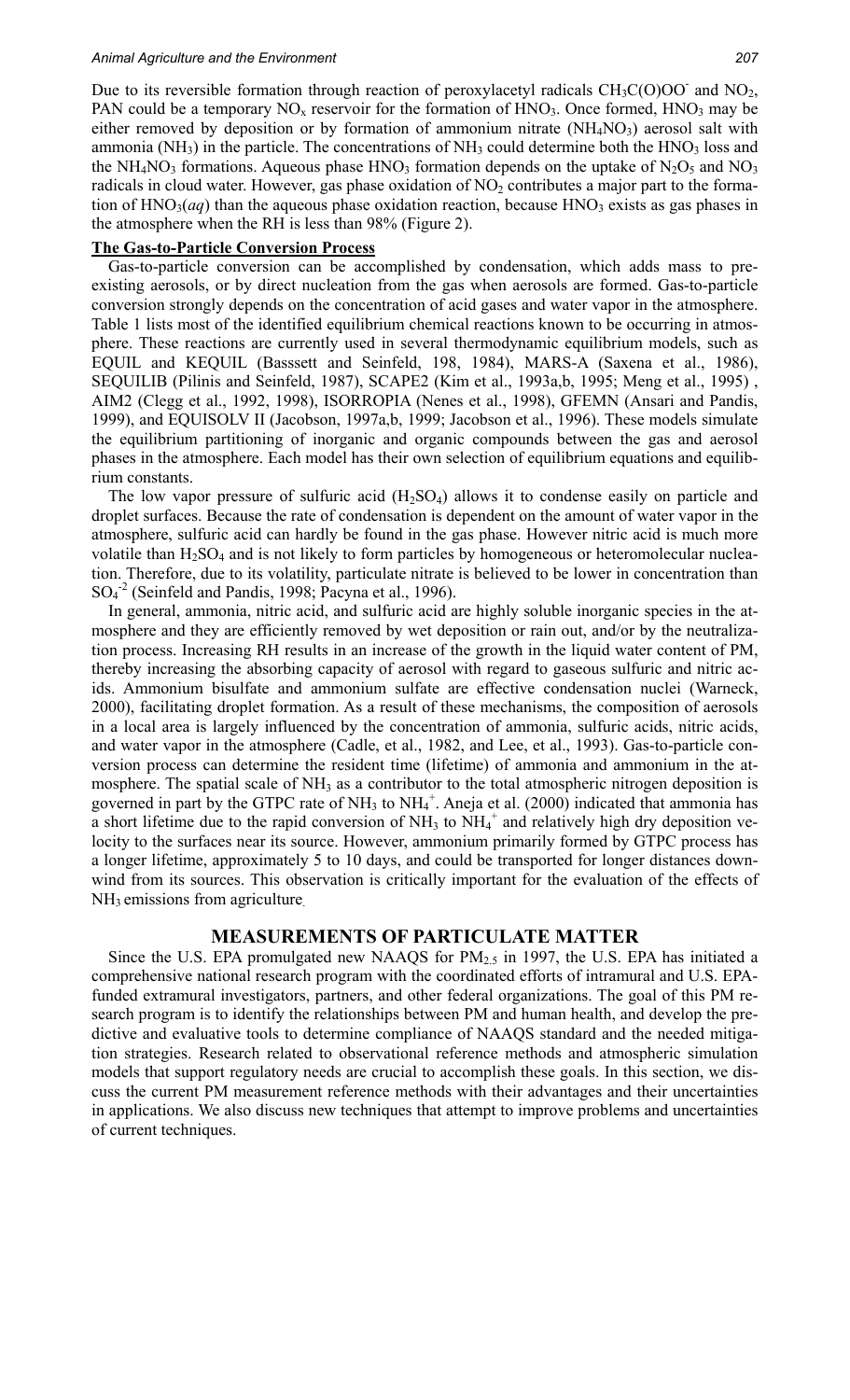| Table 1. List of equilibrium chemical reactions in the atmosphere (Zhang et al., 2000). <sup>[a]</sup> |  |  |  |  |
|--------------------------------------------------------------------------------------------------------|--|--|--|--|
|                                                                                                        |  |  |  |  |

| Table 1. List of equilibrium ch<br><b>Equilibrium Chemical Reactions</b> |                                                                                                                                                                    |    | cal reactions in the atmosphere (Zhang et al., 2000).<br><b>Equilibrium Chemical Reactions</b>                                                                     |
|--------------------------------------------------------------------------|--------------------------------------------------------------------------------------------------------------------------------------------------------------------|----|--------------------------------------------------------------------------------------------------------------------------------------------------------------------|
| $\mathbf{1}$                                                             | $H_2O_{(l)} \leftrightarrow H^+_{(aq)} + OH^-_{(aq)}$                                                                                                              | 27 | $KCl_{(S)} \leftrightarrow K_{(aq)}^+ + Cl_{(aq)}^-$                                                                                                               |
| 2                                                                        | $H_2SO_{4(aq)} \leftrightarrow H^+_{(aq)} + HSO^-_{4(aq)}$                                                                                                         | 28 | $K_2SO_{4(S)} \leftrightarrow 2K_{(aq)}^+ + SO_{4(aq)}^{2-}$                                                                                                       |
| 3                                                                        | $HSO_{4(aq)}^{-} \leftrightarrow H_{(aq)}^{+} + SO_{4(aq)}^{2-}$                                                                                                   | 29 | $KHSO_{4(S)} \leftrightarrow K^+_{(aq)} + HSO^-_{4(aq)}$                                                                                                           |
| 4                                                                        | $NH_{3(g)} \leftrightarrow NH_{3(aq)}$                                                                                                                             | 30 | $KNO_{3(S)} \leftrightarrow K^+_{(aq)} + NO^-_{3(aq)}$                                                                                                             |
| 5                                                                        | $NH_{3(aq)} + H_2O_{(aq)} \leftrightarrow NH_{4(aq)}^+ + OH_{(aq)}^-$                                                                                              | 31 | $CaCl_{2(S)} \leftrightarrow Ca_{(aq)}^{2+} + 2Cl_{(aq)}^{-}$                                                                                                      |
| 6                                                                        | $NH_{3(g)} + H^+_{(aq)} \leftrightarrow NH^+_{4(aq)}$                                                                                                              | 32 | $CaSO_4 \cdot 2H_2O_{(S)} \leftrightarrow Ca_{(aq)}^{2+} + SO_{4(aq)}^{2-} + 2H_2O_{(I)}$                                                                          |
| 7                                                                        | $HNO_{3(g)} \leftrightarrow H^+_{(aq)} + NO^-_{3(aq)}$                                                                                                             | 33 | $Ca(NO_3)_{2(S)} \leftrightarrow Ca_{(aq)}^{2+} + 2NO_{3(aq)}^-$                                                                                                   |
| 8                                                                        | $HCl_{(g)} \leftrightarrow H^+_{(aq)} + Cl^-_{(aq)}$                                                                                                               | 34 | $MgCl_{2(S)} \leftrightarrow Mg_{(aq)}^{2+} + 2Cl_{(aq)}^{-}$                                                                                                      |
| 9                                                                        | $NaCl_{(S)} \leftrightarrow Na_{(aq)}^+ + Cl_{(aq)}^-$                                                                                                             | 35 | $MgSO_{4(S)} \leftrightarrow Mg_{(aq)}^{2+} + SO_{4(aq)}^{2-}$                                                                                                     |
| 10                                                                       | $NH4HSO4(S) \leftrightarrow NH4(aq)+ + HSO4(aq)$                                                                                                                   | 36 | $Mg(NO_3)_{2(S)} \leftrightarrow Mg^{2+}_{(aq)} + 2NO^{-}_{3(aq)}$                                                                                                 |
|                                                                          |                                                                                                                                                                    |    |                                                                                                                                                                    |
| 11                                                                       | $(NH_4)_2 SO_{4(S)} \leftrightarrow 2NH_{4(aq)}^+ + SO_{4(aq)}^{2-}$                                                                                               | 37 | $CO_{2(g)} \leftrightarrow CO_{2(aq)}$                                                                                                                             |
| 12                                                                       | $Na_2SO_{4(S)} \leftrightarrow 2Na^+_{(aq)} + SO_{4(aq)}^{2-}$                                                                                                     | 38 | $CO_{2(aq)} + H_2O_{(l)} \leftrightarrow HCO^{-}_{3(aq)} + H^{+}_{(aq)}$                                                                                           |
| 13                                                                       | $NH_{3(g)} + HNO_{3(g)} \leftrightarrow NH_{4(aq)}^+ + NO_{3(aq)}^-$                                                                                               | 39 | $HCO^{-}_{3(aq)} \leftrightarrow CO^{2-}_{3(aq)} + H^{+}_{(aq)}$                                                                                                   |
| 14                                                                       | $NH_{4}NO_{3(S)} \leftrightarrow NH_{3(g)} + HNO_{3(g)}$                                                                                                           | 40 | $\label{eqn:binomial} \textit{NH}_{3(aq)} + \textit{HCO}_{3(aq)}^- \leftrightarrow \textit{NH}_2\textit{CO}_{2(aq)}^- + \textit{H}_2\textit{O}_{(l)}^-$            |
| 15                                                                       | $NH_{4}NO_{3(S)} \leftrightarrow NH_{4(aq)}^{+} + NO_{3(aq)}^{-}$                                                                                                  | 41 | $Na_2CO_{3(S)} \leftrightarrow 2Na^+_{(aq)} + CO_{3(aq)}^{2-}$                                                                                                     |
| 16                                                                       | $\label{eqn:1} \begin{aligned} \textit{NH}_{3(g)} + \textit{HCl}_{(g)} \leftrightarrow \textit{NH}_{4(aq)}^+ + \textit{Cl}_{(aq)}^- \end{aligned}$                 | 42 | $NaHCO_{3(S)} \leftrightarrow Na^+_{(aq)} + HCO_{2(aq)}^-$                                                                                                         |
| 17                                                                       | $\mathit{NH}_4\mathit{Cl}_{(S)}\leftrightarrow \mathit{NH}_{3(g)} + \mathit{HCl}_{(g)}$                                                                            | 43 | $K_2CO_{3(S)} \leftrightarrow 2K_{(aq)}^+ + CO_{3(aq)}^{2-}$                                                                                                       |
| 18                                                                       | $NH_4Cl_{(S)}\leftrightarrow NH^+_{4(aq)}+Cl^-_{(aq)}$                                                                                                             | 44 | $KHCO_{3(S)} \leftrightarrow K^+_{(aq)} + HCO_{2(aq)}^-$                                                                                                           |
| 19                                                                       | $NaCl_{(S)} + HNO_{3(g)} \leftrightarrow NaNO_{3(S)} + HCl_{(g)}$                                                                                                  | 45 | $CaCO_{3(S)} \leftrightarrow Ca_{(aq)}^{2+} + CO_{3(aq)}^{2-}$                                                                                                     |
| 20                                                                       | $NaNO_{3(S)} \leftrightarrow Na_{(aq)}^+ + NO_{3(aq)}^-$                                                                                                           | 46 | $MgCO_{3(S)} \leftrightarrow Mg_{(aq)}^{2+} + CO_{3(aq)}^{2-}$                                                                                                     |
| 21                                                                       | $NaHSO_{4(S)} \leftrightarrow Na_{(aq)}^{+} + HSO_{4(aq)}^{-}$                                                                                                     | 47 | $NH_2COONH_{4(S)} \leftrightarrow NH_2CO_{2(aq)}^- + H_{(aq)}^+$                                                                                                   |
| 22                                                                       | $(NH_4)_3H(SO_4)_{2(S)} \leftrightarrow 3NH_{4(aq)}^+ + HSO_{4(aq)}^-$<br>+ $SO_{4(aq)}^{2-}$                                                                      | 48 | $Na_2SO_4(NH_4)_2SO_4\cdot 4H_{2(S)} \leftrightarrow 2Na_{(aq)}^+$<br>+ 2 SO $^{2-}_{4(aq)}$ + 2 NH $^{+}_{4(aq)}$ + 4 H <sub>2</sub> O <sub>(1)</sub>             |
| 23                                                                       | $Na_3H(SO_4)_{2(S)} \leftrightarrow 3Na^+(aq) + HSO_{4(aq)}^-$<br>+ $SO_{4}^{2-}_{(aq)}$                                                                           | 49 | NaH $_3(SO_4)$ <sub>2</sub> · H <sub>2</sub> O <sub>(S)</sub> $\leftrightarrow$ Na <sub>(aq)</sub><br>+ 2 HSO $^{2-}_{4(aq)}$ + H $^{+}_{+(aq)}$ + H $^{2}O_{(l)}$ |
| 24                                                                       | $(NH_A), SO_4 \cdot 2NH_ANO_{3(s)} \leftrightarrow 4NH_{4(aq)}^+$<br>+ SO $^{2-}_{4-(aa)}$ + 2 NO $^{-}_{3-(aa)}$                                                  | 50 | NaHSO $_4 \cdot H_2O_{(s)} \leftrightarrow Na_{(aa)}^+ + HSO_{4(aa)}^{2-}$<br>$+$ H <sub>2</sub> O <sub>(t)</sub>                                                  |
| 25                                                                       | $(NH_4)$ <sub>2</sub> SO <sub>4</sub> · 3 NH <sub>4</sub> NO <sub>3(s)</sub> $\leftrightarrow$ 5 NH <sub>4(aq)</sub><br>+ $SO_{4-(aa)}^{2-}$ + 2 $NO_{3-(aa)}^{-}$ | 51 | $Na_2SO_4$ · 10 H <sub>2</sub> O <sub>(s)</sub> $\leftrightarrow$ 2 Na $_{(aq)}^+$ + SO <sub>4(aq)</sub><br>$+10H, O(1)$                                           |
| 26                                                                       | $NH_4HSO_4\cdot NH_4NO_{3(s)} \leftrightarrow 2NH_{4(aq)}^+$<br>+ HSO $_{4 (aq)}^{-}$ + NO $_{3 (aq)}^{-}$                                                         | 52 | $Na_{2}SO_{4} \cdot NaNO_{3} \cdot H_{2}O_{(S)} \leftrightarrow 3Na_{(aq)}^{+} + SO_{4(aq)}^{2-}$<br>+ $NO_{3(aq)}^-$ + $H_2O_{(1)}^-$                             |
|                                                                          | aqueous, the liquid, and the solid phases, respectively.                                                                                                           |    | $\left[$ <sup>a]</sup> The subscripts, <i>g, aq, l,</i> and <i>s</i> in the equilibrium reactions represent concentrations of the species in the gas, the          |

The U.S. EPA's FRMs for  $PM_{10}$  and  $PM_{2.5}$  determine mass gravimetrically. A number of gravimetrical samplers have been designed as a PM<sub>10</sub> reference sampler. The Tapered Element Oscillating Microbalance (TEOM) is one of most widely used samplers due to continuous real-time measurement capability. The PM<sub>2.5</sub> FRM sampler consists of a PM<sub>10</sub> inlet, a PM<sub>2.5</sub> impactor, and a 47-mm PTFE filter with a 99% collection efficiency and 24-hour sampling duration. Especially, for FRM PM<sub>2.5</sub> mass measurement, FRM specifies the sampler design and the strict sample handling and analysis. The sample filters are equilibrated for 24 hours at temperature between 20° and 23°C and at RH between 30 and 40% to reduce PBW and to stabilize the filter plus sample weight. As a part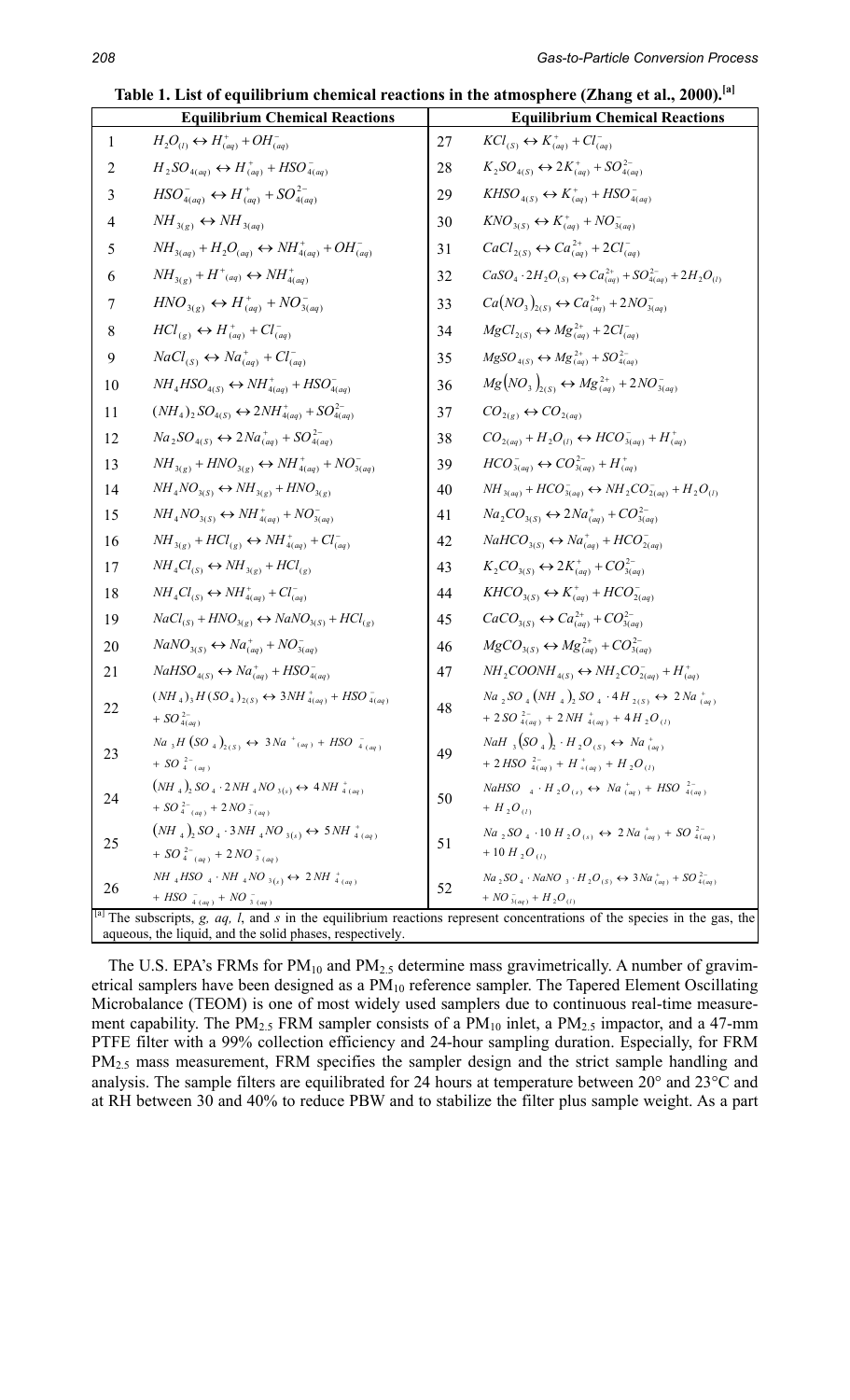

#### **Figure 3. Map of STN and IMPROVE monitoring network in U.S in 2003 (U.S. EPA, 2003).**

of National Monitoring Network (NMN) program, the PM<sub>2.5</sub> chemical Speciation Trends Network (STN) has been deployed. The STN consists of 54 national ambient monitoring stations (NAMS) and approximately 250 supplemental state and local air monitoring stations (Figure 3). In addition, over 110 Interagency Monitoring of PROtected Visual Environment (IMPROVE) locations and Aerometric Information Retrieval System (AIRS) have provided measurement of  $PM_{10}$  and  $PM_{2.5}$ concentrations and chemical speciation monitoring across the country for the purpose of compliance with air quality standards and trends.

Ambient monitoring data from the  $PM<sub>2.5</sub>$  chemical STN and the IMPROVE aerosol monitoring network were the main sources of data used to assess the urban and rural  $PM<sub>2.5</sub>$  species concentrations across the U.S. The  $PM<sub>2.5</sub>$  STN is a network of the mass-based FRM network has been implemented in support of the  $PM_{2.5}$  NAAQS. It provides nationally consistent speciated  $PM_{2.5}$  data for the assessment of trends at representative urban areas across the country (Figure 3). As part of a routine monitoring program, the STN quantifies mass concentrations and  $PM_{2.5}$  constituents, including numerous trace elements, ions (sulfate, nitrate, sodium, potassium, ammonium), elemental carbon (EC) and organic carbon (OC).

In 1987, the IMPROVE aerosol monitoring network was established among federal and state agencies to provide information for determining the types of pollutants and sources primarily responsible for visibility impairment. The IMPROVE network has expanded from its original 20 monitoring sites to over 110 sites in 2003 including previous CASTNet (Clean Air Status and Trends Network) sites. In addition, there are currently over 50 supplemental sites in regionally representative rural areas that deploy the exact same aerosol monitoring protocol.

#### **Uncertainties in Particulate Matter Measurement**

The U.S. FRM for  $PM_{2.5}$  and  $PM_{10}$  provide relatively precise ( $\pm 10\%$ ) methods for determining the gravimetric mass concentrations (U.S. EPA, 2004a). However, there are several uncertainties related to mass concentration and composition of PM. The general filtration-based mass measurements for RFM increases significant evaporative losses of particulate nitrate and a variety of SVOCs that could exist in the atmosphere in dynamic equilibrium state between gas phase and aerosol phase (Babich et al., 2000; Kim et al., 1995; Pankow, 1994). Ammonium nitrate, SVOCs, and PBW are the major uncertainties and they pose challenges in atmospheric PM measurements.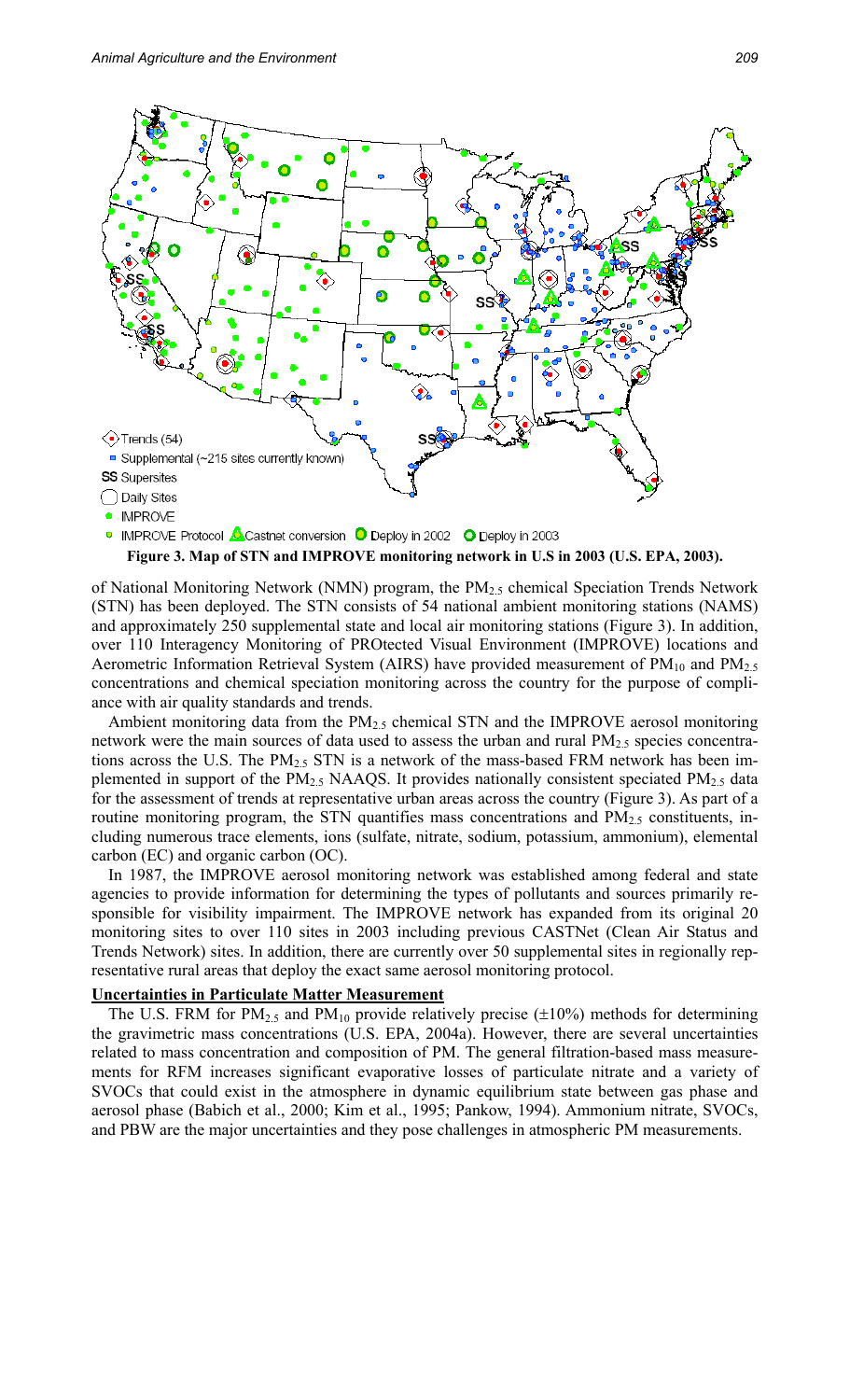

**Figure 4. Schematic showing major non-volatile and semi-volatile organic components of PM2.5 (U.S. EPA, 2004a). Note: SVOCs are subject to partial-to-complete loss during equilibration or heating. The optimal techniques would be to remove all particle-bound**  water (PBW) but no ammonium nitrate (NH<sub>4</sub>NO<sub>3</sub>) or semi-volatile organic PM.



Figure 5. Average PM<sub>2.5</sub> chemical composition in urban areas by region, 2003 (U.S. EPA, 2003). **Note: In this report, the term "sulfates" refers to ammonium sulfate and "nitrates" refers to ammonium nitrate. "Carbon" refers to total carbonaceous mass, which is the sum of estimated organic carbon mass and elemental carbon. "Crustal" is estimated using the IMPROVE equation for fine soil at http:/vista.cira.colostate.edu/improve.**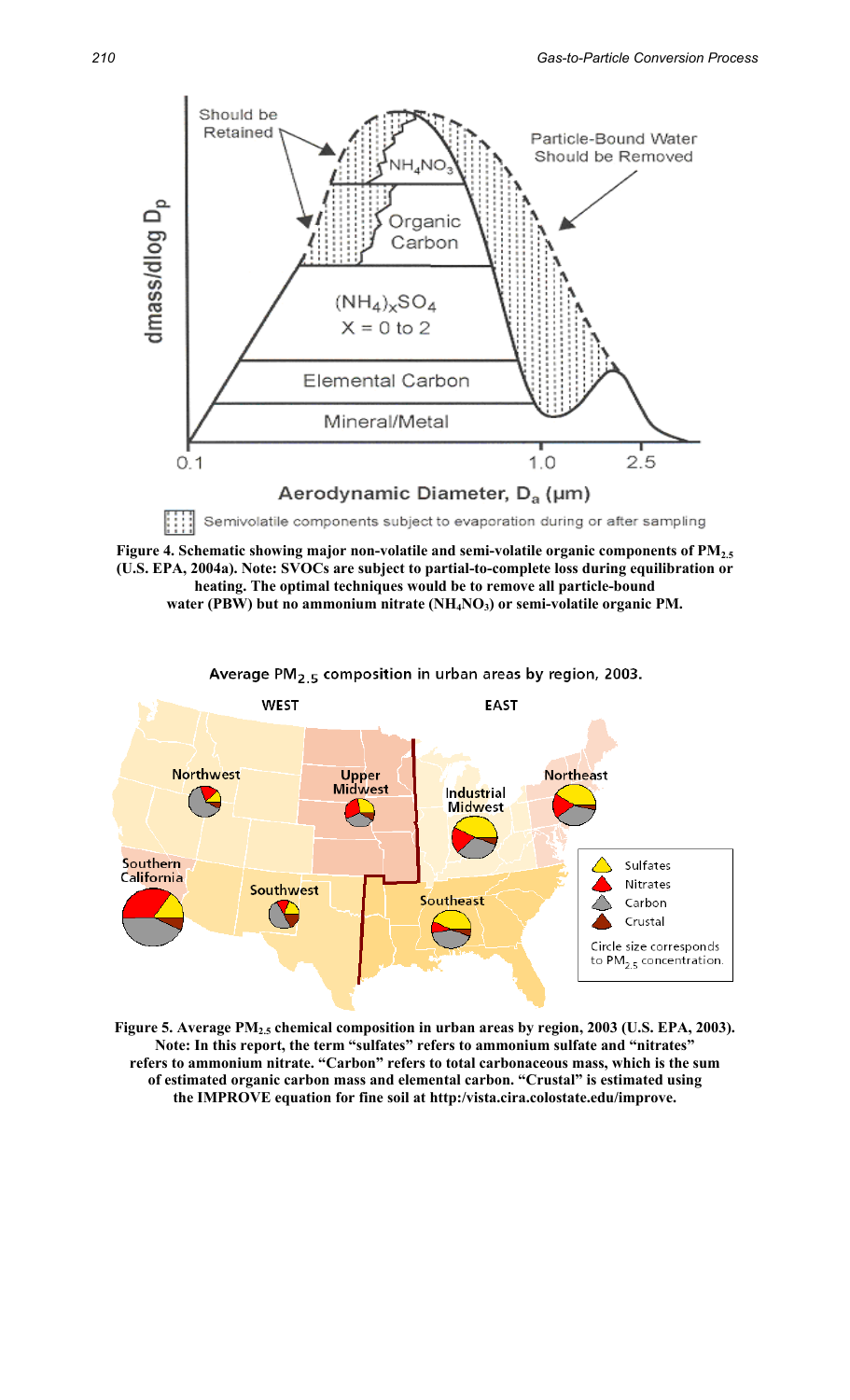Those uncertainties are strongly dependent on ambient temperature, RH, and particle composition (Lee et al., 1997; McInnes et al., 1996; Ohta et al., 1998).

Loss of ammonium nitrate and SVOCs could have positive or negative effect on atmospheric PM mass concentrations. A positive sampling effect could occur when ambient RH is high. It leads to higher PBW of PM and absorbs the gas-phase components on the surface on PM (Figure 4). The effect on the accuracy of atmospheric PM measurements from these volatilization losses is more significant for  $PM_{2.5}$  than for  $PM_{10}$  because most of the nitrate and a portion of SVOC are formed by equilibrium chemical reactions in the atmosphere. The FRM  $PM<sub>2.5</sub>$  measurement uncertainties could vary by geographical sampling location. U.S. EPA (2003) reported that the nitrate concentrations in PM composition in the western U.S. are higher than those in eastern United States and indicated that the  $PM_{2.5}$  mass concentration uncertainties could be higher than in the eastern U.S. (Figure 5). Hering and Cass (1999) also found that the amount of nitrate on a PTFE (polytetrafluoroethylene) filter was 28% lower on the total  $PM<sub>2.5</sub>$  mass concentration than that on a nylon filter due to the loss of ammonium nitrate (NH<sub>4</sub>NO<sub>3</sub>) (U.S. EPA, 2004a; Babich et al., 2000; Hering and Cass, 1999; Zhang and McMurray, 1992).

#### **Sampling of Ammonia, Acid Gases, and Fine Particles (PM<sub>2.5</sub>)**

Sampling and subsequent quantification of ammonia, acid gases, and fine particles can be achieved simultaneously with denuder sampling systems and ion chromatography-based analyzers. The denuder system consists of three major parts: a cyclone separator which removes alkaline coarse particles (defined as greater than 2.5µm aerodynamic diameter) and thereby prevents neutralization of acid gases; two diffusion denuders in series, coated with sodium carbonate and citric acid for collection of NH<sub>3</sub>, and acid gases, respectively; and finally, a filter pack containing a PTFE and a nylon filter for collection of fine particles. The loss of particulate nitrate could be determined by comparing nitrate collected on a PTFE filter to that collected on a nylon filter, which absorbs nitric acid as it evaporated from ammonium nitrate on a PTFE filter. The denuder system is an improvement over filter-based PM measurement methods and could be applied for measurements of aerosol phase organic compounds. This can be achieved by conducting air sampling with a quartz filter for measurement of organic compounds including semi-volatile and non-volatile elemental carbon (EC) and organic carbon (OC). However, there are still uncertainties related to possible association and interferences of organic gases on a quartz filter during sampling. There are not enough research studies and data to evaluate the extent of these uncertainties on organic compound measurements due to the interference of organic gas and volatilization (loss) of SVOCs on a quartz filter.

To date, there are only a few viable denuder systems capable of continuous measurements and analysis. The efficiency of the denuder system sampling strongly depends on increasing the residence time of the sampled aerosol in the denuder. There are many studies to determine the approximate residence time for accurate measurement of nitrate and SVOC components in atmospheric PM2.5 (Gundel and Lane, 1999; Hering and Cass, 1999; Tsai and Huang, 1995; Zhang and McMurry, 1992). Current continuous atmospheric PM mass measurement is conducted by a TEOM monitor, which is normally operated at 50 $\degree$ C in order to remove PBW in atmospheric PM<sub>2.5</sub> and  $PM_{10}$ . It causes the volatilization (loss) of ammonium nitrate and SVOC due to the 50 $\degree$ C operation temperature. The TEOM is capable of measuring the mass of non-volatile PM instead of the total PM including SVOCs and ammonium nitrate (Rupprecht et al., 1995). The PBW removal process in TEOM causes the differences in atmospheric PM mass measurements.

There are several new monitoring systems available to overcome the PBW issues in a TEOM monitor. One is a Real-time Total Ambient Mass Sampler (RAMS), which measures the total atmospheric PM mass including SVOCs by using a TEOM monitor combining two filters. These are a PTFE filter for particles followed by a charcoal-impregnated filter for SVOCs evaporated from the particles. Eatough et al. (1999) compared the mass concentrations from a TEOM monitor, average of 24-hour RFM PM2.5 sampler, and real-time RAMS and indicated the significant losses of nitrate and SVOCs from a TEOM monitor during daytime compared to 24-hour average RFM  $PM_{2.5}$ and RAMS. Koutrakis et al. (1996) developed a Continuous Ambient Mass Monitor (CAMM) by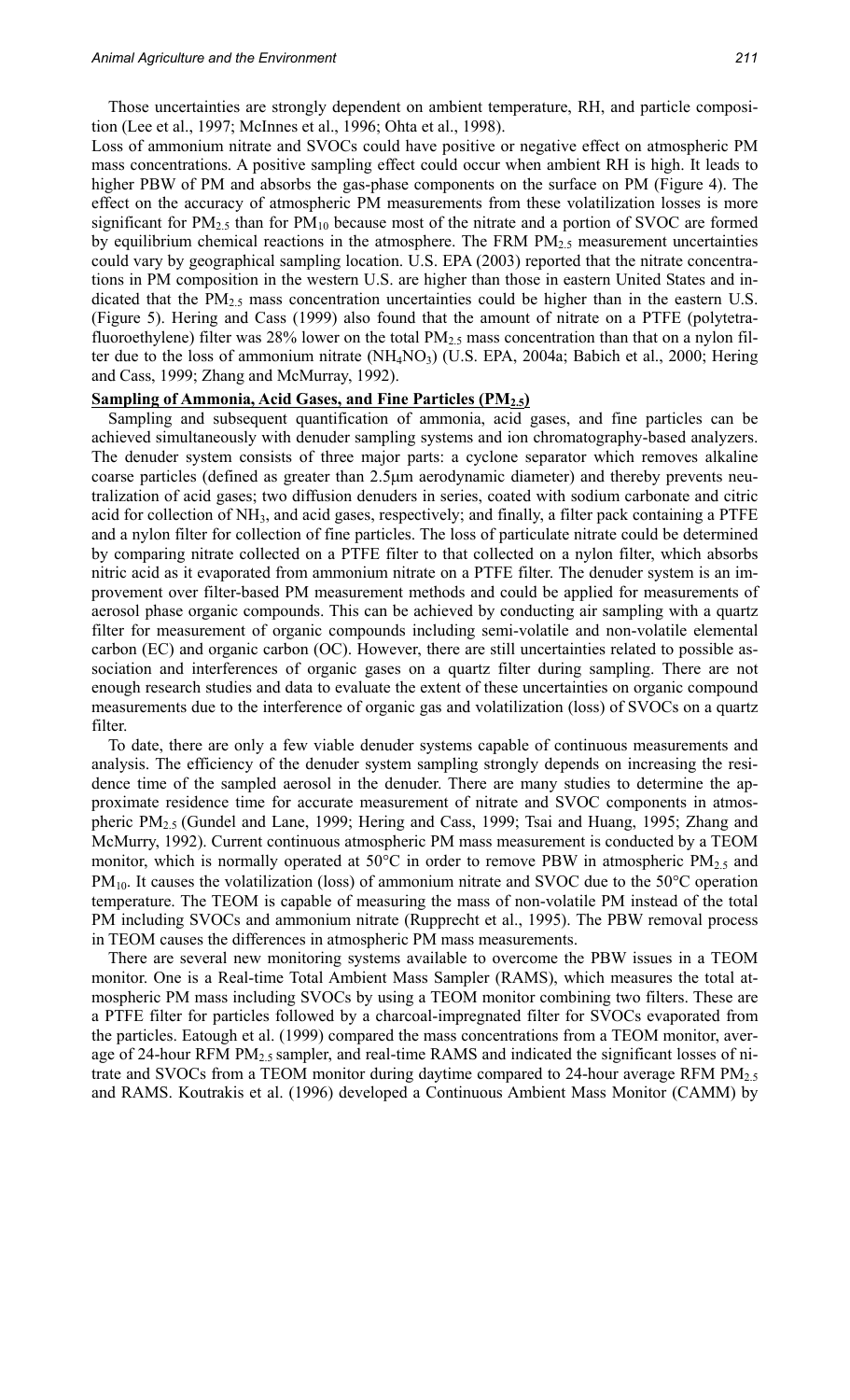

Figure 6. All PM<sub>2.5</sub> continuous monitoring sites by type of monitor in 2001 (U.S. EPA, 2003). **(Source: http://www.epa.gov/ttn/amtic/files/ambient/monitorstrat/maps2.pdf.)**

monitoring the increase of the pressure drop on membrane filter used for particle sampling. Betagauge monitoring technique has been used effectively to measure the mass of equilibrated PM collected on PTFE filter with time intervals on the order of an hour. However, this technique has the same problems of PBW removal as other continuous real-time PM mass monitoring techniques. Figure 6 presents all continuous  $PM<sub>2.5</sub>$  mass monitoring locations for RAMS (TEOM), CAMM, and Beta-gauge monitoring techniques in the United States in 2001.

#### **MODELS FOR GAS-TO-PARTICLE CONVERSION**

Over the past two decades, several atmospheric aerosol models, called thermodynamic equilibrium models, have been developed to simulate the equilibrium partitioning of inorganic compounds between the gas and aerosol phases. These include:

- EQUIL and KEQUIL (Basssett and Seinfeld, 1983 and 1984),
- MARS-A (Saxena et al., 1986),
- SEQUILIB (Pilinis and Seinfeld, 1987),
- SCAPE2 (Kim et al., 1993a, 1993b, and 1995; Meng et al., 1995),
- AIM2 (Clegg et al., 1992 and 1998),
- ISORROPIA (Nenes et al., 1998),
- GFEMN (Ansari and Pandis, 1999), and
- EQUISOLV II (Jacobson, 1997a, 1997b, and 1999; Jacobson et al., 1996).

All these models assume that all internally mixed particles (i.e., uniform composition) of the same size range have the same chemical composition, and that gas and aqueous phases for the volatile compounds exist in thermodynamic equilibrium state.

Bassett and Seinfeld (1983) developed EQUIL in order to calculate the inorganic aerosol composition in a system of  $NH_4^+$ - $SO_4^2$ -NO<sub>3</sub>-H<sub>2</sub>O. The same authors introduced the upgraded version (KEQUIL) later (1984), to account for dependence of the partial vapor pressure on the sphericity of the particle surface. The sphericity of particulate surface plays an important part in the so-called Kelvin effect (Bassett and Seinfeld, 1984) which could control the equilibrium composition. The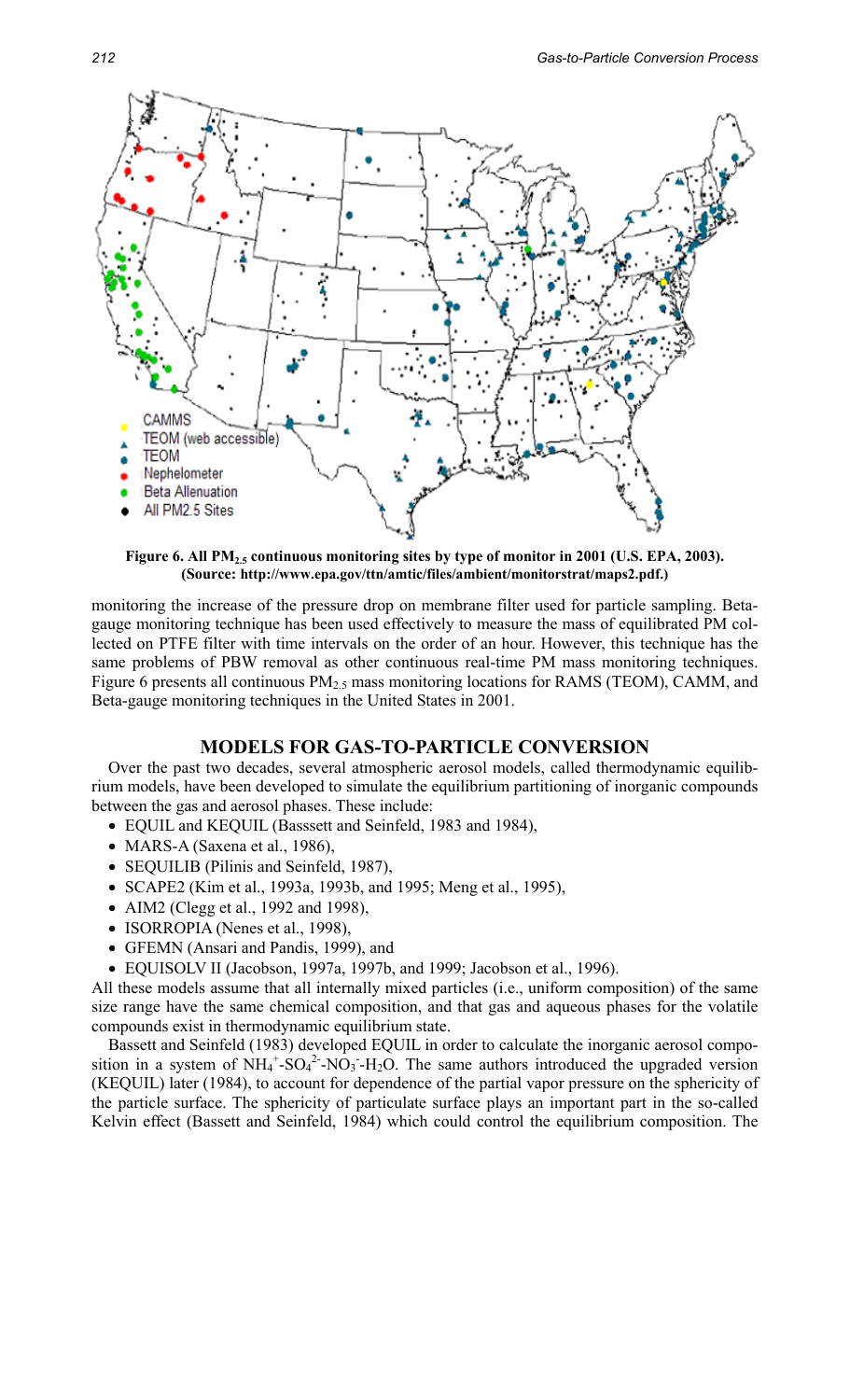#### *Animal Agriculture and the Environment 213*

Kelvin effect is responsible for the increase of equilibrium vapor pressure above a curved surface compared to the vapor pressure above a flat surface.

MARS-A (Saxena et al., 1986) was developed by U.S. EPA for a system of  $NH_4^+$ -SO $_4^2$ -NO<sub>3</sub>-H2O to reduce the computational calculation time while maintaining reasonable agreement with EQUIL and KEQUIL in order to incorporate into a three-dimensional (3-D) air quality model. However, there are two major deficiencies of the MARS-A model: (1) its use of thermodynamic properties, such as equilibrium constant, activity coefficients, at only 298.15 K and (2) its failure to consider the major components in aerosol composition, such as sodium  $(Na^+)$  and chloride  $(CI)$ species. Zhang et al., (2000) indicated that these three models, EQUIL, KEQUIL, and MARS-A, could not be applicable for near-coast area modeling studies due to lack of  $Na<sup>+</sup>$  and Cl in the system.

The SEQUILIB model (Pilinis and Seinfeld, 1987) incorporated not only the  $Na<sup>+</sup>$  and Cl species, but also presented an algorithm for calculating the distribution of volatile species among particles of different sizes. Kim et al. (1993a,b) developed SCAPE2, which uses an algorithm similar to SEQUILIB, with updated thermodynamic constants and activity at various temperatures. This model is an improvement over MARS-A and KEQUIL. SCAPE2 also considers the pH effects on aerosol composition, temperature dependence of single-aerosol salt deliquescence points, and the soluble crustal ionic species such as  $Ca^{2+}$ , K<sup>+</sup>, and  $Mg^{2+}$ . The AIM2 model was developed under the same system as SEQUILIB but uses a different approach to simulate the partitioning of chemical species among gas, aqueous, and solid phases. AIM2 is a molar-fraction-based model, called the Pitzer method (Pitzer, 1991), that uses mole fraction scale instead of molar scale. All models presented in here are molar-based where all species concentrations, activity coefficients, and equilibrium constants are expressed on the molar scale. Both approaches simulate very comparable results under most particulate matter compositions except for high gas concentrations with very low relative humidity (RH) conditions, which in other models could simulate unrealistic concentrations (Clegg et al., 1998).

An updated version of EQUISOLV, EQUISOLV II under  $H^+$ -NH<sub>4</sub><sup>+</sup>-Na<sup>+</sup>-SO<sub>4</sub><sup>2</sup>-NO<sub>3</sub>-Cl-H<sub>2</sub>O- $Ca^{2+} - K^+$ - $Mg^{2+}$  system uses a different numerical approach for solving equilibrium equations, called the Analytical Equilibrium Iteration (AEI). The AEI increases the computational calculation time about 13 to 48 times than the Mass-Flux Iteration (MFI), which is used to iterate each equilibrium equation to converge species concentrations (Jacobson, 1999 and Zhang et al., 2000). EQUISOLV II uses simultaneously both AEI and MFI for partitioning of chemical species between gas, aqueous, and solid phases to improve a computational efficiency over large numbers of spatial grid cells, and particle size bins for 3-D air quality modeling.

ISORROPIA, "equilibrium" in Greek, has been developed as a computationally efficient and rigorous thermodynamic model. One of the main components of the model is the implementation of mutual deliquescence relative humidity (MDRH) of multicomponent aerosol salts, which lowers the deliquescence relative humidity (DRH) point of the aerosol phase. This model uses a weighted average approach to approximate the aerosol composition in mutual deliquescence regions, instead of performing the full calculations. This approximation reduces the necessary computations and is expected to increase the solution time compared to EQUISOLV II. More detailed comparison between EQUISOLV II and ISORROPIA will be discussed later.

Ansari and Pandis (1999) compared four equilibrium models: GFEMN, ISORROPIA, SCAPE2, and SEQUILIB, and recommended ISORROPIA for use in large-scale aerosol transport models. Zhang et al. (2000) also reviewed the similarities and differences in simulation results predicted by five thermodynamic equilibrium modules, i.e., MARS-A, SEQUILIB, SCAPE2, AIM2, and EQUISOLV II. This comparison provided the recommendations with regard to the relative advantages of these models, and the applications in 3-D particulate matter modeling studies. Zhang et al. (2000) recommended that the EQUISOLV II could be applied to simulate particulate matter for any atmospheric PM composition conditions. Baek (2002) suggested that ISORROPIA appears to be the model for the large-scale modeling study in the coastal area and the urban/regional-scale modeling area where atmospheric PM could be in acidic condition not only due to the treatments of MDRH for the mixed aerosols, but also non-convergence numerical solution error under highly acidic condition.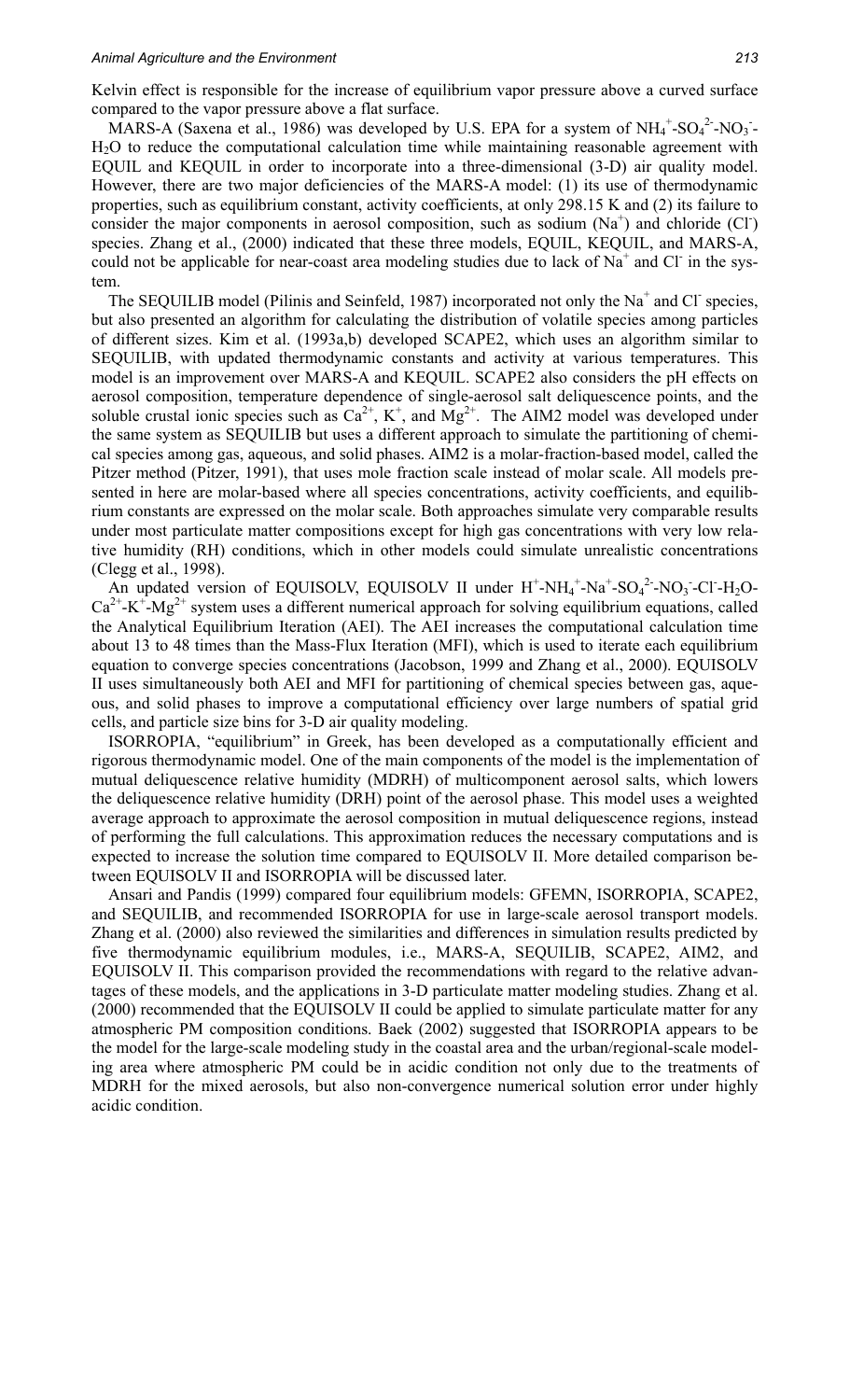High computational efficiency may allow 3-D eulerian atmospheric chemical transport models with many number of spatial grid cells to use of the aerosol equilibrium models including particle size bins. Three-D models capable of tracking aerosol dynamics, such as GTPC process, particle formation, and size distribution, have been combined to simulate the behavior of organic and inorganic aerosols (U.S. EPA, 2004a,b; Zhang et al., 2004). Large-scale 3-D eulerian atmospheric chemical models have been combined with SEQUILIB (Pilinis and Seinfeld, 1988; Lurmann et al., 1997), MARS-A (Binkowski and Shankar, 1995), EQUISOLV (Jacobson et al., 1996; Jacobson 1997a,b, and 1999), SCAPE2 (Meng et al., 1998), and ISORROPIA (Nenes et al., 1998). Although limited comparisons among equilibrium models have been conducted (Welxer and Seinfeld, 1991; Kim et al., 1993b), no detailed evaluation based on observations of aerosol behavior has been performed in part due to limited field data. Even though the equilibrium models mentioned may agree with each other within a 5-10% error in stand-alone mode, their simulation results may introduce errors in aerosol behavior prediction in atmosphere.

#### **Comparison Of EQUISOLV II and ISORROPIA**

Both ISORROPIA and EQUISOLV II include the most recent and detailed treatments of aerosol thermodynamics available in terms of the number of chemical species and reactions. Tables 2 and 3 summarize the major characteristics and equilibrium chemical treatments from both models. Both models incorporated the ZSR method (Zdanovskii, 1948; Robinson and Stokes, 1964), which considers the hysteresis effect simulating the metastable water presence below deliquescence relative humidity (DRH) of an aerosol salt for estimating equilibrium water content within PM composition. The temperature dependence of equilibrium constants and DRH is also considered into both models. However, EQUISOLV II has the option for the Kelvin effect, which affects the equilibrium composition with particle size due to the increase of the equilibrium vapor pressure above a curved particle surface compared to a flat surface. The Kelvin effect is only significant for fine particle less than 0.1 µm in diameter. The Kelvin effect was excluded in ISORROPIA. Thus, for the purpose of comprehensive and quantitative comparison analysis, it can be assumed that the Kelvin effect does not significantly influence this comparison.

| <b>Characteristics</b>                                |        | <b>ISORROPIA</b>                                                                                                                                                    | <b>EQUISOLV II</b>                                                                                                                                                                                                                                                                        |  |  |  |
|-------------------------------------------------------|--------|---------------------------------------------------------------------------------------------------------------------------------------------------------------------|-------------------------------------------------------------------------------------------------------------------------------------------------------------------------------------------------------------------------------------------------------------------------------------------|--|--|--|
| System                                                |        | $NH_4$ -Na-SO <sub>4</sub> -NO <sub>3</sub> -Cl                                                                                                                     | $NH_4$ -Na -SO <sub>4</sub> -NO <sub>3</sub> -Cl-Ca-Mg K-CO <sub>3</sub>                                                                                                                                                                                                                  |  |  |  |
| Chemical                                              | Gas    | $NH3$ , HNO <sub>3</sub> , HCl, H <sub>2</sub> O                                                                                                                    | $NH_3$ , HNO <sub>3</sub> , HCl, CO <sub>2</sub> , H <sub>2</sub> O                                                                                                                                                                                                                       |  |  |  |
|                                                       | Liquid | $NH_4^+$ , Na <sup>+</sup> , H <sup>+</sup> , SO <sub>4</sub> <sup>2</sup> , HSO <sub>4</sub> <sup>-</sup> ,<br>$NO_3$ , $OH$ , $H_2O(1)$                           | ISORROPIA + $Ca^{2+}$ , K <sup>+</sup> , Mg <sup>2+</sup> ,<br>$CO32$ , HCO <sub>3</sub>                                                                                                                                                                                                  |  |  |  |
| <b>Species Phases</b>                                 | Solid  | $NH_4HSO_4$ , $(NH_4)_2SO_4$ ,<br>$(NH_4)_3(SO_4)_2$ , $NH_4NO_3$ , $NH_4Cl$ ,<br>NaCl, NaNO <sub>3</sub> , NaHSO <sub>4</sub> ,<br>Na <sub>2</sub> SO <sub>4</sub> | ISORROPIA + KCl, $K_2SO_4$ , KHSO <sub>4</sub> ,<br>$KNO_3$ , CaCl <sub>2</sub> , CaSO <sub>4</sub> , Ca(NO <sub>3</sub> ) <sub>2</sub> ,<br>$MgCl2$ , $MgSO4$ , $Mg(NO3)2$ , $Na2CO3$ ,<br>NaHCO <sub>3</sub> , $K_2CO_3$ , KHCO <sub>3</sub> , CaCO <sub>3</sub> ,<br>MgCO <sub>3</sub> |  |  |  |
| <b>Binary Activity Method</b>                         |        | K-M Method                                                                                                                                                          | Pitzer Method                                                                                                                                                                                                                                                                             |  |  |  |
| Multi-Component Activity<br><b>Coefficient Method</b> |        | <b>Bromley Method</b>                                                                                                                                               | <b>Bromley Method</b>                                                                                                                                                                                                                                                                     |  |  |  |
| <b>Water Activity</b>                                 |        | <b>ZSR</b>                                                                                                                                                          | <b>ZSR</b>                                                                                                                                                                                                                                                                                |  |  |  |
| Kelvin Effect                                         |        | N <sub>0</sub>                                                                                                                                                      | Yes                                                                                                                                                                                                                                                                                       |  |  |  |
| <b>Solution Method</b>                                |        | <b>Iterative Bisection</b>                                                                                                                                          | Analytical Equilibrium Iteration (AEI)<br>+ Mass Flux Iteration (MFI)                                                                                                                                                                                                                     |  |  |  |
| Reference                                             |        | Nenes et al. (1999)                                                                                                                                                 | Jacobson (1999)                                                                                                                                                                                                                                                                           |  |  |  |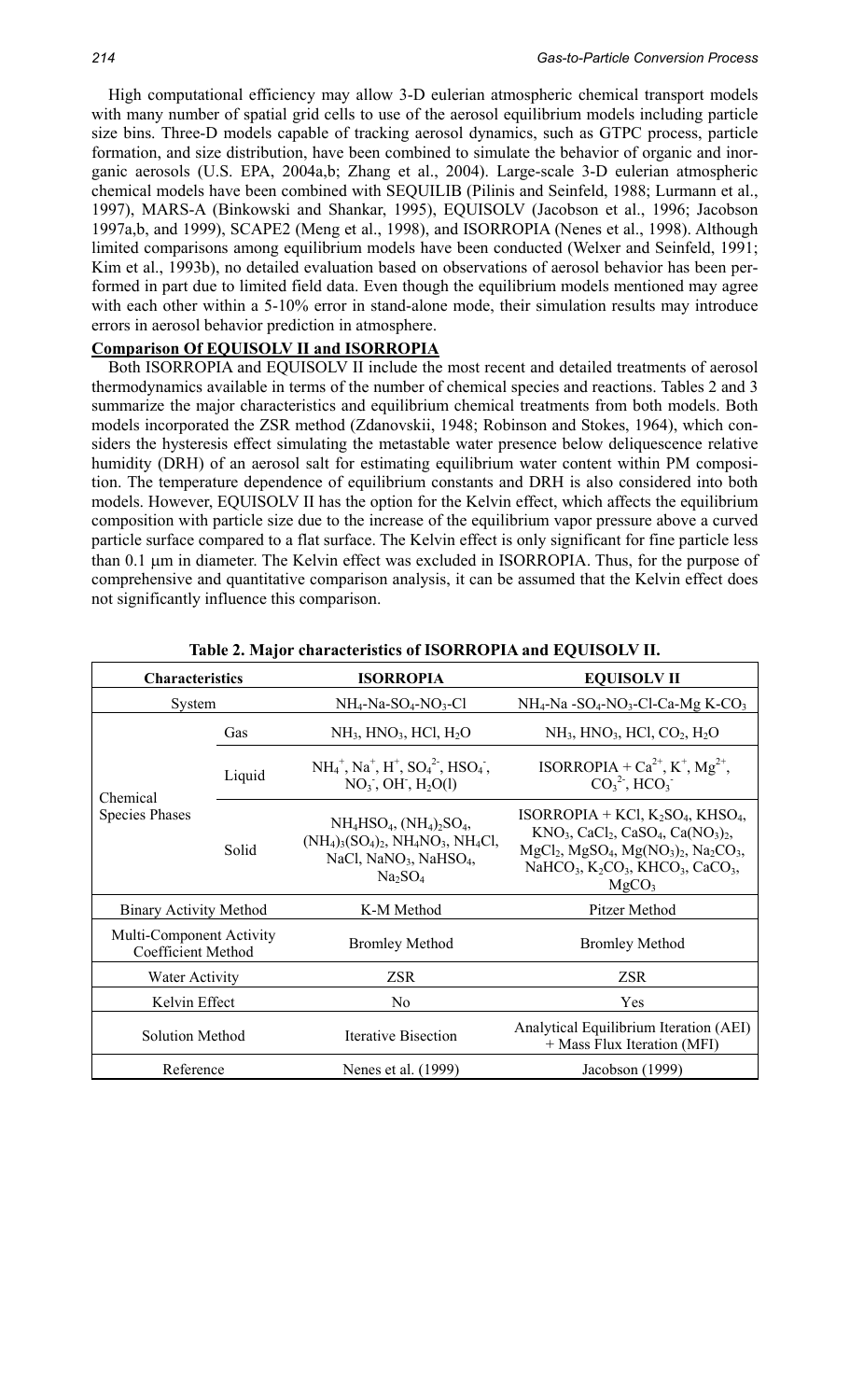|                |                                                                                                   |                                           |          |             |   | <b>ISORROPI EQUISOLV</b> |
|----------------|---------------------------------------------------------------------------------------------------|-------------------------------------------|----------|-------------|---|--------------------------|
|                | <b>Equilibrium Chemical Reactions</b>                                                             | <b>Constants</b>                          | a        | $\mathbf b$ | A |                          |
| E1             | $H_2O_{(aq)} \leftrightarrow H^+_{(aq)} + OH^-_{(aq)}$                                            | $1.010\times10^{-14}$                     | $-22.52$ | 26.92       |   |                          |
| E2             | $H_2SO_{4(aq)} \leftrightarrow H^+_{(aq)} + HSO_{4(aq)}^-$                                        | $1.0\times10^{3}$                         |          |             |   |                          |
| E <sub>3</sub> | $HSO_{4(aq)}^{-} \leftrightarrow H_{(aq)}^{+} + SO_{4(aq)}^{2-}$                                  | $1.015\times10^{2}$                       | 8.85     | 25.14       |   |                          |
| E4             | $NH_{3(g)} \leftrightarrow NH_{3(aq)}$                                                            | 5.764×101                                 | 13.79    | $-5.393$    |   |                          |
| E <sub>5</sub> | $NH_{3(aq)} + H_2O_{(aq)} \leftrightarrow NH_{4(aq)}^+ + OH_{(aq)}^-$                             | $1.805 \times 10^{-5}$                    | $-1.50$  | 26.92       |   |                          |
| E <sub>6</sub> | $NH4HSO4(S) \leftrightarrow NH4(aq)+ + HSO4(aq)$                                                  | $2.55 \times 10^{2}$ <sup>a</sup>         | $-2.87$  | 15.83       |   |                          |
| E7             | $(NH_4)_2SO_{4(S)} \leftrightarrow 2NH_{4(aq)}^+ + SO_{4(aq)}^{2-}$                               | $1.817\times10^{0\ b}$                    | $-2.65$  | 38.57       |   |                          |
| E8             | $(NH_4)_3H(SO_4)_{2(S)} \leftrightarrow 3NH_{4(aq)}^+$<br>+ $HSO_{4(aq)}^{-}$ + $SO_{4(aq)}^{2-}$ | $4.0026\times10^{1}$ c                    | $-5.19$  | 54.40       |   |                          |
| E <sub>9</sub> | $HNO3(g) \leftrightarrow H+(aq) + NO3(aq)$                                                        | $2.511\times10^{6}$                       | 29.17    | 16.83       |   |                          |
| E10            | $NH_{4}NO_{3(S)} \leftrightarrow NH_{3(g)} + HNO_{3(g)}$                                          | $5.746 \times 10^{-17}$ d -74.38          |          | 6.12        |   |                          |
| E11            | $NH4NO3(S) \leftrightarrow NH4(aq)+ + NO3(aq)-$                                                   | $1.4863\times10^{1}$ <sup>e</sup> -10.364 |          | 17.56       |   |                          |
| E12            | $NH_{3(g)} + HNO_{3(g)} \leftrightarrow NH_{4(aq)}^+ + NO_{3(aq)}^-$                              | $2.587\times10^{17}$                      | 64.02    | 11.44       |   |                          |
| E13            | $HCl_{(g)} \leftrightarrow H_{(aq)}^+ + Cl_{(aq)}^-$                                              | $1.971\times10^{6}$ f                     | 30.20    | 19.91       |   |                          |
| E14            | $NH_{4}Cl_{(S)} \leftrightarrow NH_{3(g)} + HCl_{(g)}$                                            | $1.086\times10^{-16}$ s -71.00            |          | 2.40        |   |                          |
| E15            | $NH_{4}Cl_{(S)} \leftrightarrow NH_{4(aq)}^+ + Cl_{(aq)}^-$                                       | $2.205\times10^{1 h}$                     | $-5.95$  | 16.91       |   |                          |
| E16            | $NH_{3(g)} + HCl_{(g)} \leftrightarrow NH_{4(aq)}^+ + Cl_{(aq)}^-$                                | $2.025 \times 10^{17}$                    | 65.05    | 14.51       |   |                          |
| E17            | $NaHSO_{4(S)} \leftrightarrow Na_{(aq)}^{+} + HSO_{4(aq)}^{-}$                                    | $2.413\times10^{4}$                       | 0.79     | 14.75       |   |                          |
| $E18$          | $(Na)_{2}SO_{4(S)} \leftrightarrow 2Na^{+}_{(aq)} + SO^{2-}_{4(aq)}$                              | $4.799 \times 10^{-11}$                   | 0.98     | 39.75       |   |                          |
| E19            | $NaNO3(S) \leftrightarrow Na+(aq) + NO-3(aq)$                                                     | $1.1977 \times 10^{-1}$                   | $-8.22$  | 16.01       |   |                          |
| E20            | $NaCl_{(S)} \leftrightarrow Na_{(aq)}^+ + Cl_{(aq)}^-$                                            | $3.7661\times10^{1 k}$                    | $-1.56$  | 16.90       |   |                          |
| E21            | $NaCl_{(S)} + HNO_{3(g)} \leftrightarrow NaNO_{3(S)} + HCl_{(g)}$                                 | $4.008\times10^{0}$                       | 5.63     | $-2.19$     |   |                          |

**Table 3. Equilibrium chemical reactions at 298.15K used in ISORROPIA and EQUISOLV II.** 

The subscripts *g, aq, l*, and *s* in the equilibrium reactions represent concentrations of the species in the gas, the aqueous, the liquid, and the solid phases, respectively.

Equilibrium constants at the reference temperature,  $T_0$ , are expressed as :

 $\overline{\phantom{a}}$ J  $\overline{\phantom{a}}$  $\overline{\phantom{a}}$ L  $\vert$ J Ι  $\overline{\phantom{a}}$  $\backslash$  $\left(1+\ln\left(\frac{T_o}{T}\right)-\right)$  $= K_o \exp\left[-\frac{\Delta H^o(T_o)}{RT_o}\left(\frac{T_o}{T} - 1\right) - \frac{\Delta C_p^o}{R}\left(1 + \ln\left(\frac{T_o}{T}\right) - \frac{T_o}{T}\right)\right]$ *T T R C T T*  $K(T) = K_o \exp\left[-\frac{\Delta H^o(T_o)}{RT_o}\left(\frac{T_o}{T} - 1\right) - \frac{\Delta C_p^o}{R}\left(1 + \ln\left(\frac{T_o}{T}\right) - \frac{T_o}{T}\right)\right]$ *o*  $(T) = K_o \exp\left[-\frac{\Delta H^o(T_o)}{RT}\left(\frac{T_o}{T_o}-1\right)-\frac{\Delta C_p^o}{R}\left(1+\ln\left(\frac{T_o}{T_o}\right)-\frac{T_o}{T_o}\right)\right]$ , where  $T_o = 298.15$  K.

a The value of K for E6 is  $1.383 \times 10^{0}$  in ISORROPIA, and  $1.77 \times 10^{2}$  in EQUISOLV II, respectively.

b <sup>b</sup> The values of K, a, and b for E7 are  $1.096 \times 10^0$ , -2.45, and -197.36 in EQUISOLV II, respectively.

The values of K, a, and b for E8 are  $1.368 \times 10^{1}$ , -5.19, and 54.40 in EQUISOLV II, respectively.

d The values of K, a, and b for E10 are  $4.360 \times 10^{-17}$ , -74.31, and 6.12 in EQUISOLV II, respectively.

<sup>e</sup> The values of K, a, and b for E11 are  $1.225 \times 10^1$ ,  $-10.36$ , and 12.71 in EQUISOLV II, respectively.

<sup>f</sup> The values of K, a, and b for E13 are  $2.043 \times 10^6$ , 30.20, and 65.35 in EQUISOLV II, respectively.

The values of K, a, and b for E14 are  $9.685 \times 10^{-17}$ , -71.17, and 2.40 in EQUISOLV II, respectively.

<sup>h</sup> The values of K, a, and b for E15 are 1.738×10<sup>1</sup>, -6.13, and 16.92 in EQUISOLV II, respectively.

The values of K, a, and b for E17 are  $3.861 \times 10^2$ , -1.91, and 14.75 in EQUISOLV II, respectively. j

The values of K, a, and b for E18 are  $4.7915 \times 10^{-1}$ , 0.98, and 39.50 in EQUISOLV II, respectively.

The values of K, a, and b for E20 are  $3.829 \times 10^{1}$ ,  $-1.61$ , and 16.90 in EQUISOLV II, respectively.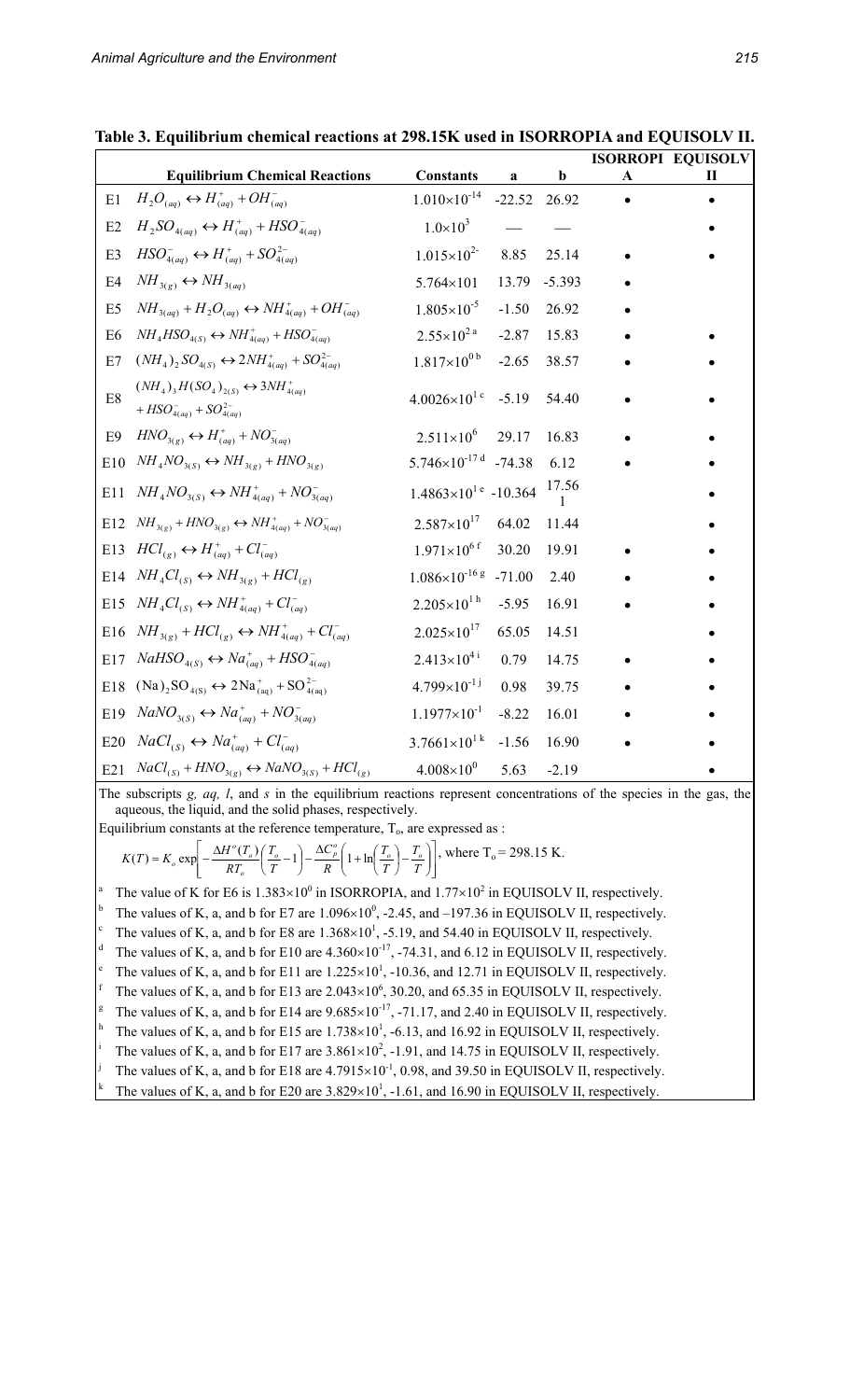There are several major differences between these two models. First is the treatment of the chemical equilibrium reactions and the equilibrium constants (Table 2). EQUISOLV II uses the thermodynamic system of  $NH_4^+$ -Na<sup>+</sup>-H<sup>+</sup>-SO<sub>4</sub><sup>2</sup>-HSO<sub>4</sub>-NO<sub>3</sub>-Cl-OH-H<sub>2</sub>O(*l*)-Ca<sup>2+</sup>-K<sup>+</sup>-Mg<sup>2+</sup>-CO<sub>3</sub><sup>2</sup>- $HCO<sub>3</sub>$  and ISORROPIA does not include  $Ca<sup>2+</sup>, K<sup>+</sup>, Mg<sup>2+</sup>, CO<sub>3</sub><sup>2</sup>$ ,  $HCO<sub>3</sub>$ . For the purpose of comparison,  $Ca^{2+}$ , K<sup>+</sup>, Mg<sup>2+</sup>, CO<sub>3</sub><sup>2</sup>, HCO<sub>3</sub> was not taken into account in EQUISOLV II. EQUISOLV II explicitly includes the dissociation of  $H_2SO_4(l)$  in the liquid phase (i.e.,  $H_2SO_4(l) \leftrightarrow HSO_4 + H^+$ ) and has the option for including the gas-liquid, the solid-liquid, and/or the solid-gas equilibrium of  $NH<sub>4</sub>NO<sub>3</sub>(s)$  and  $NH<sub>4</sub>Cl(s)$ , such as E10, E11, E12, E14, E15, and E16 (Table 3). However, ISORROPIA does not treat the dissociation of  $H_2SO_4(l)$  in the solid-liquid and/or the gas-liquid equilibrium of  $NH<sub>4</sub>NO<sub>3</sub>(s)$  (E11 and E12) and  $NH<sub>4</sub>Cl(s)$  (E16). Another difference lies in the equilibrium reaction of  $NH<sub>3</sub>(g)$  with other species. ISORRPIA treats the dissociation of  $NH<sub>3</sub>(g)$  with  $H_2O$  in the aqueous phases  $(NH_3(g) + H_2O(l) \leftrightarrow NH_4^+ + OH$  (E5), and the gas-liquid equilibrium  $NH<sub>3</sub>(aq)$  (E4). On the other hand, EQUISOLV II treats the reaction of  $NH<sub>3</sub>(g)$  with  $HNO<sub>3</sub>(g)$  in aqueous phases, such as  $NH_3(g) + HNO_3(g) \leftrightarrow NH_4^+ + NO_3^- (E15)$ , and the reaction of  $NH_3(g)$  with HCl(*g*) in aqueous phases, such as  $NH_3(g) + HCl(g) \leftrightarrow NH_4^+ + Cl^-(E12)$ . Moreover, these two models show slightly different equilibrium constant values from E7, E8, E10, E11, E13-15, E17, E18, and E20 (Table 3).

Second, the two models use different methods to calculate the binary activity coefficient for accurate equilibrium concentration calculations. ISORROPIA uses the Kusik-Meissner (K-M) method (1978) to calculate binary activity coefficients. On the other hand, EQUISOLV II uses the empirically-based Pitzer method requiring more parameters for estimating binary activity coefficient than the K-M method. However, for multicomponent calculations, both models use same the Bromley method recommended by Kim et al. (1993b).

Third, different numerical solution methods for chemical equilibrium were used in each model. ISORROPIA conducts the iterative bisectional Newton method (Kim et al., 1993a,b, 1995). It requires an initial guess of species concentrations. This method can fast converse mass and charge for most chemical systems except for some chemical systems with highly concentrated aerosol under low RH condition. It may cause negative concentrations due to extensive iterations. On the other hand, EQUISOLV II simultaneously uses both Mass Flux Iteration (MFI) and the Analytical Equilibrium Iteration (AEI) (Jacobson, 1997a,b, 1999). Both solutions conserve mass and charge, but do not require an initial guess of species concentrations, and can converge thousands of equilibrium equations simultaneously without negative concentration defect. This allows both solutions with relatively higher computational efficiency for 3-D air quality PM modeling.

Fourth, each model conducts the different DRH treatment for each aerosol salt and mixture salts (Table 2). Nenes et al. (1998) indicated the importance of DRH of each aerosol salt, and mixed aerosol salts, which treat the transition between the aqueous and solid aerosol phases. Tang and Munkelwitz (1993) suggested that the DRH of a mixed aerosol salt is lower than the minimum DRH of each aerosol salt, and the DRH of the mixture is a function of mixture composition. The minimum DRH is known as Mutual Deliquescence Relative Humidity (MDRH). At the MDRH, the aqueous phase is saturated with respect to all the salts, and it is the only RH in which an aqueous solution can coexist with solid phase aerosol salts. However, MDRH could lead to errors on a dry aerosol prediction when the RH lies around a MDRH. This potentially can affect the predicted role of aerosols, since the presence of water in PM composition affects the partitioning of volatile species and particle size. Simulation results between EQUISOLV II (excluding MDRH effect) and ISORROPIA (including MDRH effect) could show significant differences on atmospheric PM component prediction, especially around MDRH.

#### **DEVELOPMENT AND EVALUATION OF AIR QUALITY MODELS**

With the promulgation of the new  $PM<sub>2.5</sub> NAAQS$ , all designated non-attainment areas and surrounding regions may need to reduce emission of  $PM<sub>2.5</sub>$  and their precursors to attain the NAAQS. Since 1998, the U.S. EPA initiated the Particulate Matter Research Program to identify the relationships between PM and human health. This program also develops the predictive and evaluative tools to determine compliance of NAAQS standards and the needed mitigation strategies. The three-dimensional air quality models have been known as the most reliable probing tools to simu-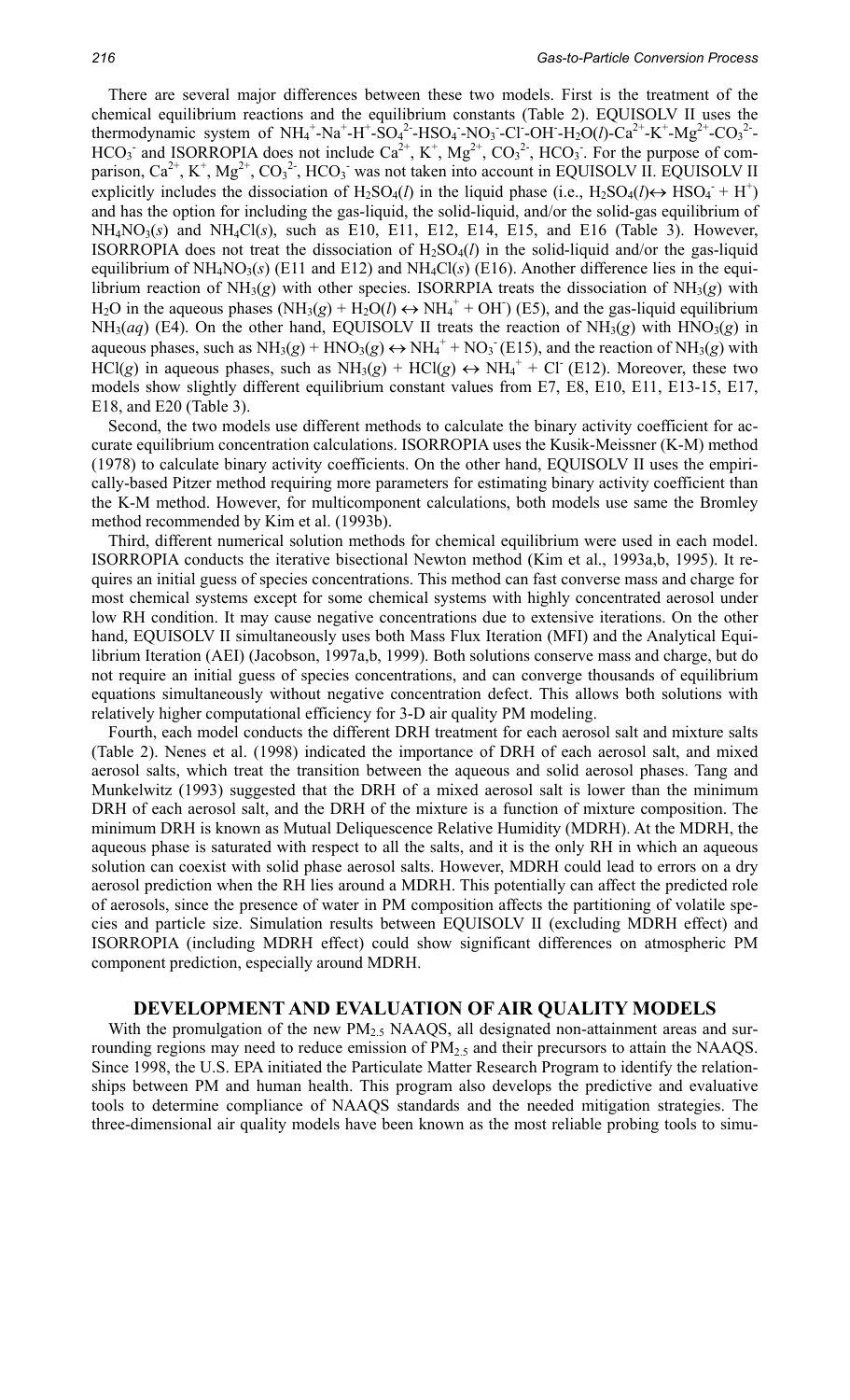#### *Animal Agriculture and the Environment 217*

late the chemical and physical processes of atmospheric PM. The simulations, which can be conducted on a myriad of spatial and temporal scales, support both regulatory assessment as well as scientific studies conducted by research institutions. In order to characterize its performance and to improve capability of air quality models, an evaluation process is crucial to these air quality models if they are to be used for regulatory purpose. By 2004, EPA had accumulated the ambient  $PM_{2.5}$ mass and speciated chemical components data from its various monitoring sites from IMPROVE, CASTNet, STN, and AIRS. The data from the largely rural IMPROVE network and urban STN are used for the purpose of evaluation and development of their simulation performances.

There are many studies with regard to the use of 3-D air quality models to simulate atmospheric PM in the multi-scales. As an example of urban-scale models, there are the Urban Airshed Model with Aerosol (UAM-AERO) (Lurmann et al., 1997) and the Urban Airshed Model with the Aerosol Inorganics Model (UAM-AIM) (Sun and Wexler, 1998a,b). For the regional scale models, there is the EPA's third generation air quality model, EPA's Model-3/Community Multiscale Air Quality (CMAQ) (EPA, 2004) and the Regional Particulate Model (RPM) (Binkowski and Shankar, 1995). The U.S. EPA and the NOAA have recently teamed up to develop Air Quality Forecasting (AQF) capability and to implement a nationwide routine AQF program with an initial target on PM using a complex chemical transport model (U.S. EPA, 2004b). In 1998, the U.S. EPA released the initial version of its third generation air quality model, EPA's Model-3/CMAQ, to simulate the chemical and physical processes for multi-pollutants and multi-scales. In 2002, the aerosol-capable version of the CMAQ model was released to simulate the PM<sub>2.5</sub> in the atmosphere. It is capable not only of characterizing the atmospheric PM size distributions and the processes of condensation (new particle formation) and coagulation (particle growth), but also simulating equilibrium aerosol species.

A thermodynamic equilibrium model, ISORROPIA, which is a computationally efficient and rigorous thermodynamic model has been incorporated into the CMAQ model to simulate the thermodynamics of inorganic PM (U.S. EPA, 2004b; Zhang et al., 2004). The results of these simulations showed that both CMAQ models performed well in predicting sulfate but under-predicted ammonia, nitrates,  $PM_{2.5}$ ,  $PM_{10}$ , and organic carbon concentrations (EPA, 2004). The U.S. EPA released the refined 2003 CMAQ model which has increased the speciated aerosol evaluation. Zhang et al. (2004) incorporated a new aerosol model, the Model of Aerosol Dynamic, Reaction, Ionization, and Dissolution (MADRID) and the Carnegie Mellon University (CMU) bulk aqueous-phase chemistry into the CMAQ model to simulate ozone and PM, called CMAQ-MADRID. For simulating inorganic PM, a CMAQ-MADRID also conducted an ISORROPIA thermodynamic equilibrium model. Both models performed well for sulfate, but had under-prediction in secondary organic PM and nitrate concentrations. Both models stated the potential uncertainties that could result from uncertainties in the emission inventory. This underscores the need for improved inventory estimates for ammonia and carbon to evaluate and improve the model.

In implementing national standards such as the PM NAAQS, these models will focus on comparing model simulation results against data observed from STN and IMPROVE. These developments and improvements on air quality models will provide the spatial variability of ambient pollutants including precursors and atmospheric  $PM<sub>2.5</sub>$  and that can be used to improve human exposure estimates and forecasting to attain the NAAQS for  $PM<sub>2.5</sub>$ .

## **IMPORTANCE OF FINE PARTICULATE MATTER (PM2.5) IN AGRICULTURAL AIR QUALITY**

Atmospheric reduced nitrogen species ammonia (NH<sub>3</sub>) and ammonium (NH<sub>4</sub><sup>+</sup>) have been considered environmental pollutants due to their role as sources of fixed nitrogen to soil and plants and the credential role in GTPC forming atmospheric PM2.5 (Baek and Aneja, 2004a,b; Baek et al., 2004; Roelle, 2003; U.S. EPA, 2004; Warneck, 2000). Ammonia is the most prevalent and abundant alkaline gas component in the atmosphere, and is fundamental in determining precipitation acidity (Baek, 2002; Warneck, 2000). On a global scale, domestic animals have been shown to be the largest source of NH3 (Aneja et al., 2000; Battye et al., 1994; Heber et al., 2001; Koziel et al., 2004b; Pain et al., 1998; Van Der Hoek, 1998; Warneck, 2000; Battye, 2003). The major source of ammonia gas has been known as livestock, approximately 73% of total ammonia emission (~45 Tg-N/year) (U.S. EPA, 2003). In the U.S., approximately 44% of total ammonia nitrogen (NH<sub>3</sub>–N)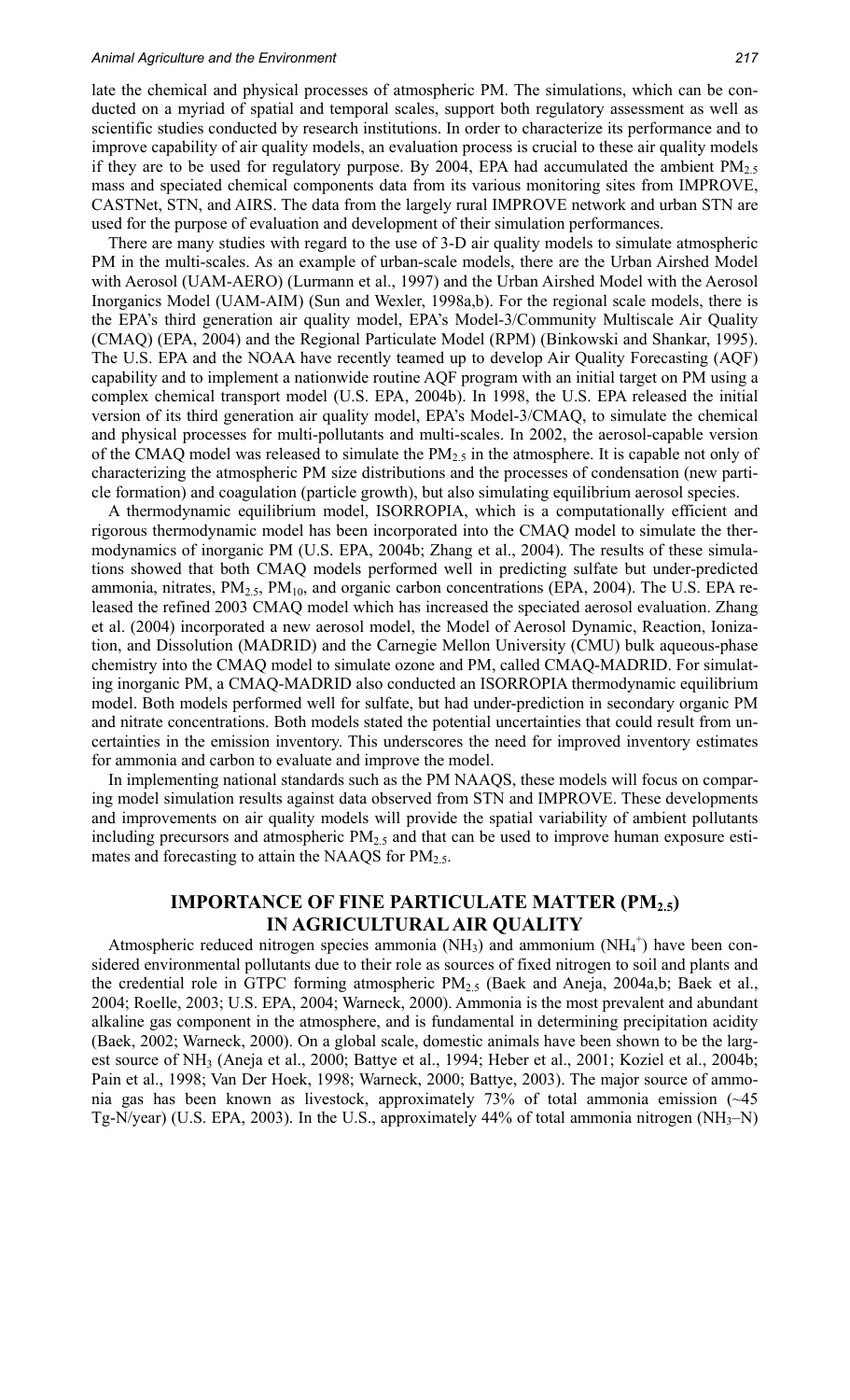emissions (~5.3 Tg-N/year) are contributed by cattle, approximately 27% by poultry, and approximately 10% by swine, in 1994 (Battye et al., 1994).

The spatial scale of NH<sub>3</sub> as a contributor to the total atmospheric nitrogen deposition is governed in part by the GTPC rate of NH<sub>3</sub> to NH<sub>4</sub><sup>+</sup>. Ammonia has a short lifetime, approximately 0.5 to 5 days or less (Aneja et al., 2001), due to the rapid GTPC of NH<sub>3</sub> to NH<sub>4</sub><sup>+</sup> and relatively high dry deposition velocity to the surfaces near its source. Ammonia, which is not deposited or scavenged by rain, will undergo conversion to particulate  $NH_4^+$ . Ammonium, which has a longer lifetime, approximately 5 to 10 days, will be transported longer distances downwind from its sources.

Determining PM<sub>2.5</sub> source contributions is complicated due to the fact that often half or more of the PM2.5 mass is composed of secondarily formed species through GTPC. In addition, lifetime of PM<sub>2.5</sub> could vary on the order of several days, thus transporting it up to approximately1,500 miles away from its source to affect a region.

Thus, it is theoretically feasible that a large source of  $NH<sub>3</sub>$  (e.g., large poultry, dairy, beef cattle operation) can affect air quality in a remote area. Local and regional contributions to the urban areas could be estimated by accounting for the differences between the average concentrations of urban and nearby rural monitoring sites (U.S. EPA, 2004b). The regional emissions could come from sources such as power plants, natural sources and urban pollution. They can be transported hundreds of miles. The U.S. EPA (2003) analyzed the contribution of  $PM<sub>2.5</sub>$  chemical speciation in urban and rural areas. The rural sites were paired to a nearby matched urban site to determine how the contribution of an urban site may affect specific chemical components of  $PM_{2.5}$  in urban downwind locations. In general, this approach assumes that the  $PM_{2.5}$  at the rural sites are generally representative of the upwind regional concentrations and is not significantly influenced by nearby emissions. It is also assumed that the regional sources (including upwind urban areas) have the same impact on the rural monitors and the particular urban monitoring locations.

In a recent PM fine study (Baek and Aneja, 2004) conducted in agricultural (ammonia-rich) eastern North Carolina, sulfate is the most conspicuous constituent of all aerosols considered in the study, except for the marine aerosol, whose mass is dominated by sodium chloride. The origin of sulfate over the North American continent is primarily gas-to-particle conversion of  $SO_2$ . The S content of the Earth's crust is too low for soils to provide a significant source of sulfate. Moreover, the mass concentration of PM fine in agricultural eastern North Carolina (i.e., ammonia-rich) was found to be similar to those in urban locations.

Figure 7 shows the local (urban) and regional (rural) contributions to major urban chemical PM<sub>2.5</sub> components, sulfates, ammonium, nitrate, total carbonaceous mass, and crustal species (U.S. EPA, 2004). Although there is uncertainty in the measured mass and in other measurement protocols, it is clear that the local contributions of all species are smaller than regional sources except for Fresno, CA where it had more local contributions than regional transport. Figure 7 illustrates that most species of PM<sub>2.5</sub> in the East are converted from regional emissions and are transported long distances from their sources. Ammonium concentrations were consistent with this observation because those areas are the largest swine operation states (the highest NH3 emission sources) in the United States (Battye et al., 1994; U.S. EPA, 2001) (Figure 8). This result reflects on the importance of  $PM_{2.5}$  from agricultural (rural) areas. It may be viewed as a first step in differentiating between regional and local sources that contribute to PM<sub>2.5</sub> mass. More work is needed for estimating the contributions of regional background associated with urban areas using spatial analysis and/or air quality models to identify and examine specific emission sources on finer time resolution to get to the next and more refined level of local/regional source contributions.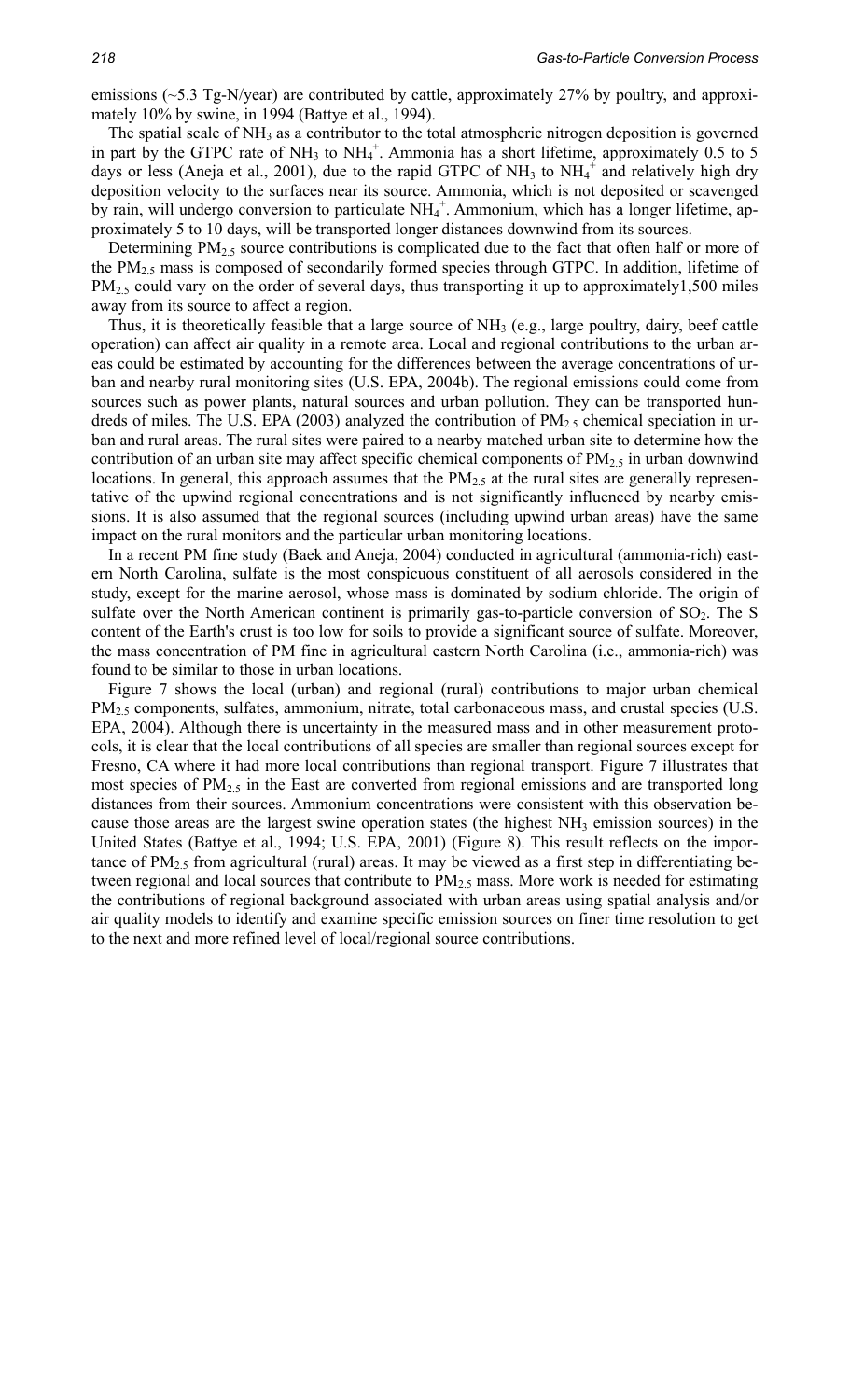

**Figure 7. Comparison of atmospheric PM2.5 chemical components, such as inorganic species (ammonium, sulfate and nitrate), total carbonaceous mass (TCM=k\*OC+EC), crustal species, between urban and rural area (U.S. EPA, 2003).**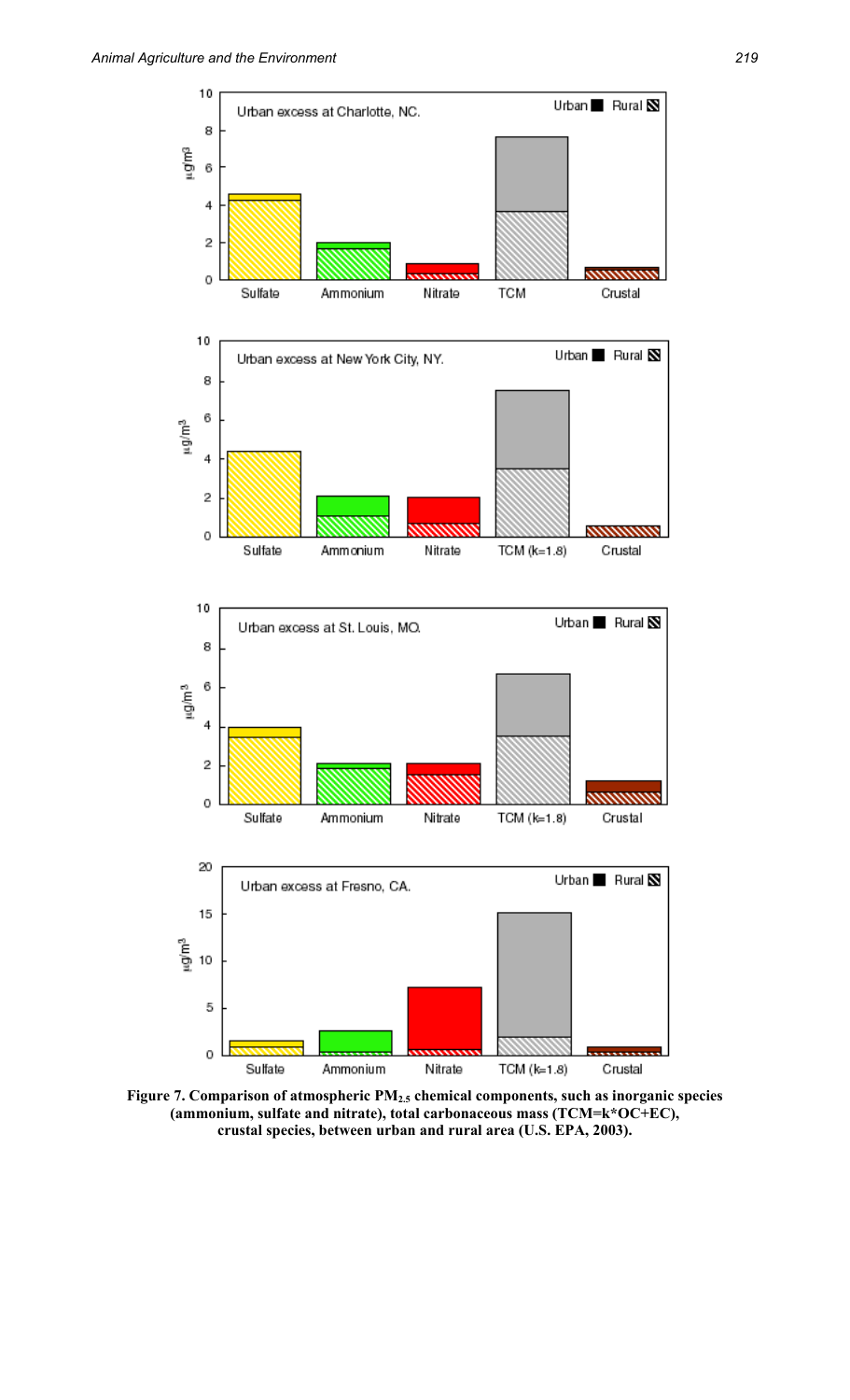

**Figure 8. Map of ammonia emission distribution in U.S. in 1999. Shaded areas coincide with major dairy (CA), beef cattle (TX), swine (IA and NC), and poultry (e.g., TN, GA) producing areas.** 

# **CONCLUSIONS**

Several major conclusions emerge from this white paper:

- 1. Ammonia and inorganic acid gases emitted from livestock and poultry operations and manure treatment, handling and application can affect air quality by formation of secondary particulate in the fine,  $PM_{2.5}$  range. This range of PM is a regulated air pollutant.
- 2. In generation, the formation of secondary fine particulate matter is controlled by the availability of precursor gases in the atmosphere including  $SO_x$ ,  $NO_x$ , chlorine, ammonia, water, and other species.
- 3. The process of gas-to-particle conversion of relatively short-lived gaseous ammonia to more persistent fine particulate can affect local and regional air quality far away from the sources.
- 4. Emissions of ammonia from livestock and poultry operations can potentially worsen the air quality in non-compliance areas.
- 5. Models for the formation of fine PM from substrates such as ammonia are available and have been used for air quality modeling on a local and regional scale. These models can be adapted or modified to include emissions of ammonia and acid gases from livestock and poultry operations.
- 6. More research is needed to improve the knowledge related to the role of ammonia gas-toparticle conversion. These include: (a) simultaneous field measurements of ammonia and acid gases at typical livestock and poultry sources, (b) development of emission factors for ammonia and acid gases, (c) incorporation of ammonia sources to local and regional air quality models, and (d) modeling the fate of ammonia and acid gases emissions from livestock and poultry operations.

#### **Acknowledgements**

The authors would like to thank the National Center for Manure and Animal Waste Management for the partial funding for this study.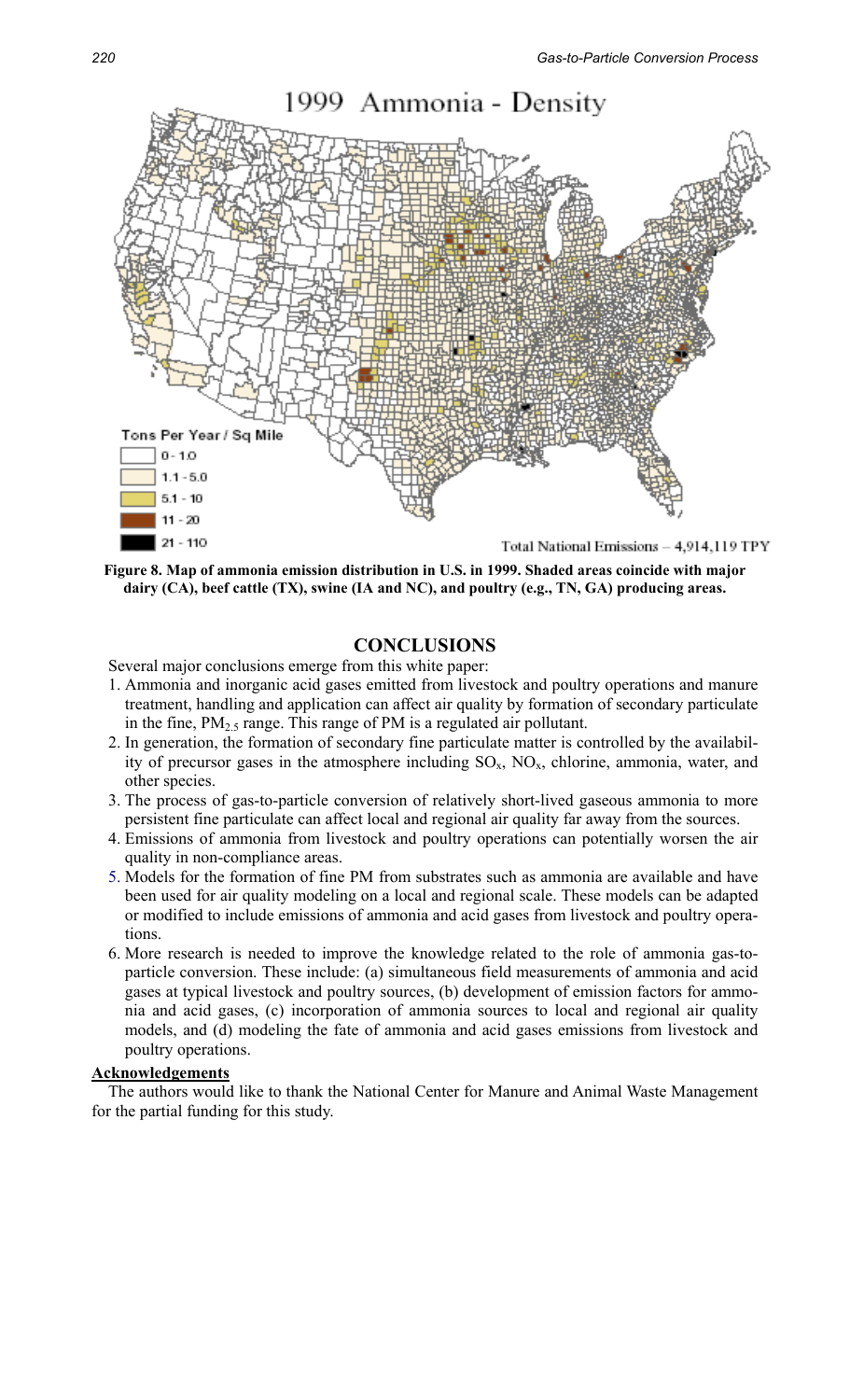#### **REFERENCES**

- Aneja, V. P., Chauhan, J. P., and Walker, J. T. (2000). Characterization of atmospheric ammonia emissions from swine waste storage and treatment lagoons. *J. of Geophysical Research,* 105(D9), 11,535-11,545.
- Aneja, V.P., Nelson, D.R., Roelle, P.A., Walker, J.T., Battye, W. (2003). Agricultural ammonia emissions and ammonium concentrations associated with aerosols and precipitation in the Southeast United States. *Journal of Geophysical Research-Atmospheres,* vol. 108(D4), doi: 10.1029/2002jd002271.
- Ansari, A. S., Pandis, S.N. (1999). An analysis of four models predicting the partitioning of semi volatile inorganic aerosol components. *Aerosol Science and Technology,* 31, 129-153.
- Babich, P., Davey, M., Allen, G., Koutrakis, P. (2000). Method comparisons for particulate nitrate, elemental carbon, and PM2.5 mass in seven U.S. cities, *Journal of Air & Waste Management Association,* 50, 1095-1105.
- Baek, B.H., and Aneja, B.H. (2004a) Measurement and analysis of the relationship between ammonia, acid gases, and fine particles in eastern North Carolina, *Journal of Air & Waste Management Association,* 54, 623-633.
- Baek, B. H., and Aneja, V.P., (2004b) Observational based analysis for the determination of equilibrium time constant between ammonia, acid gases, and fine particles, *Journal of Atmospheric Chemistry, International Journal of Environment and Pollution,* 21 (4).
- Baek, B. H., Aneja, V.P., Quasong, T. (2004) Chemical coupling between ammonia, acid gases, and fine particles, *Journal of Environmental Pollution,* 129, 89-98.
- Baek, B.H. (2002) Measurement, analysis, and modeling of gas-to-particle conversion between ammonia, acid gases, and fine particles in eastern North Carolina, North Carolina State University. Raleigh, NC, Ph.D. thesis.
- Bassett M., Seinfeld J.H. (1983). Atmospheric equilibrium model of sulfate and nitrate aerosols. *Atmospheric Environment,* 17, 2237-2252.
- Bassett M., Seinfeld J.H. (1984). Atmospheric equilibrium model of sulfate and nitrate aerosols-II. Particle size analysis. *Atmospheric Environment,* 18, 1163-1170.
- Battye, W., V.P. Aneja, and P. Roelle. (2003). Evaluation and improvement of ammonia emissions inventories. *Atmospheric Environment,* Vol. 37, pp. 3873-3883.
- Battye, R., W. Battye, C. Overcash and S. Fudge. (1994). Development and selection of ammonia emission factors. EPA-600/R-94/110. EPA Contract Number 68-D3-0034, Work Assign. 0-3, USEPA, RTP, NC.
- Binkowski, F.S., Shankar, U. (1995). The regional particulate matter model: 1. Model description and preliminary results. *Journal of Geophysical Research,* 100(D12), 26191-26209.
- Bowman, F.M., Seinfeld, J.H. (1994). Ozone productivity atmospheric organics. *Journal of Geophysical Research,* 99, 5309-5324.
- Cadle, S. H., Countess, R. J., Kelly, N. A. (1982). Nitric acid and ammonia in urban and rural locations. *Atmospheric Environment,* 16(10), 2501-2506.
- Clegg, S.L., Pitzer, K.S., Brimblecombe, P. (1992). Thermodynamics of multicomponent, miscible, ionic solutions. II. Mixture including unsymmetrical electrolytes. *Journal of Physical Chemistry,* 96, 9470-9479.
- Clegg, S.L., Brimblecombe, P., Wexler, A.S. (1998). A thermodynamic model of the system  $H^+$ -NH<sub>4</sub><sup>+</sup>-Na<sup>+</sup>-SO<sub>4</sub><sup>2</sup>-NO<sub>3</sub>-Cl-H<sub>2</sub>O at tropospheric temperature. *Journal of Physical Chemistry*, 102, 2137-2154.
- Eatough, D. J. (1999). BOSS, the *B*righam Young University *O*rganic *S*ampling *S*ystem: determination of particulate carbonaceous material using diffusion denuder sampling technology. In: Lane, D., ed. *Gas and Particle Phase Measurements of Atmospheric Organic Compounds.* New York, NY: Gordon and Breach Science Publishers. (Advances in environmental, industrial and process control technologies: v. 2).
- Heber, A.J., Ni, J,-Q, Haymore, B.L., Duggirala, R.K., and Keener, K.M., (2001). Air quality and emission measurement methodology at swine finishing buildings. *Transactions of the ASAE,* 44 (6).
- Heintzenberg, J. (1990). Fine particles in the global troposphere, A review. *Tellus,* 41B, 149-160.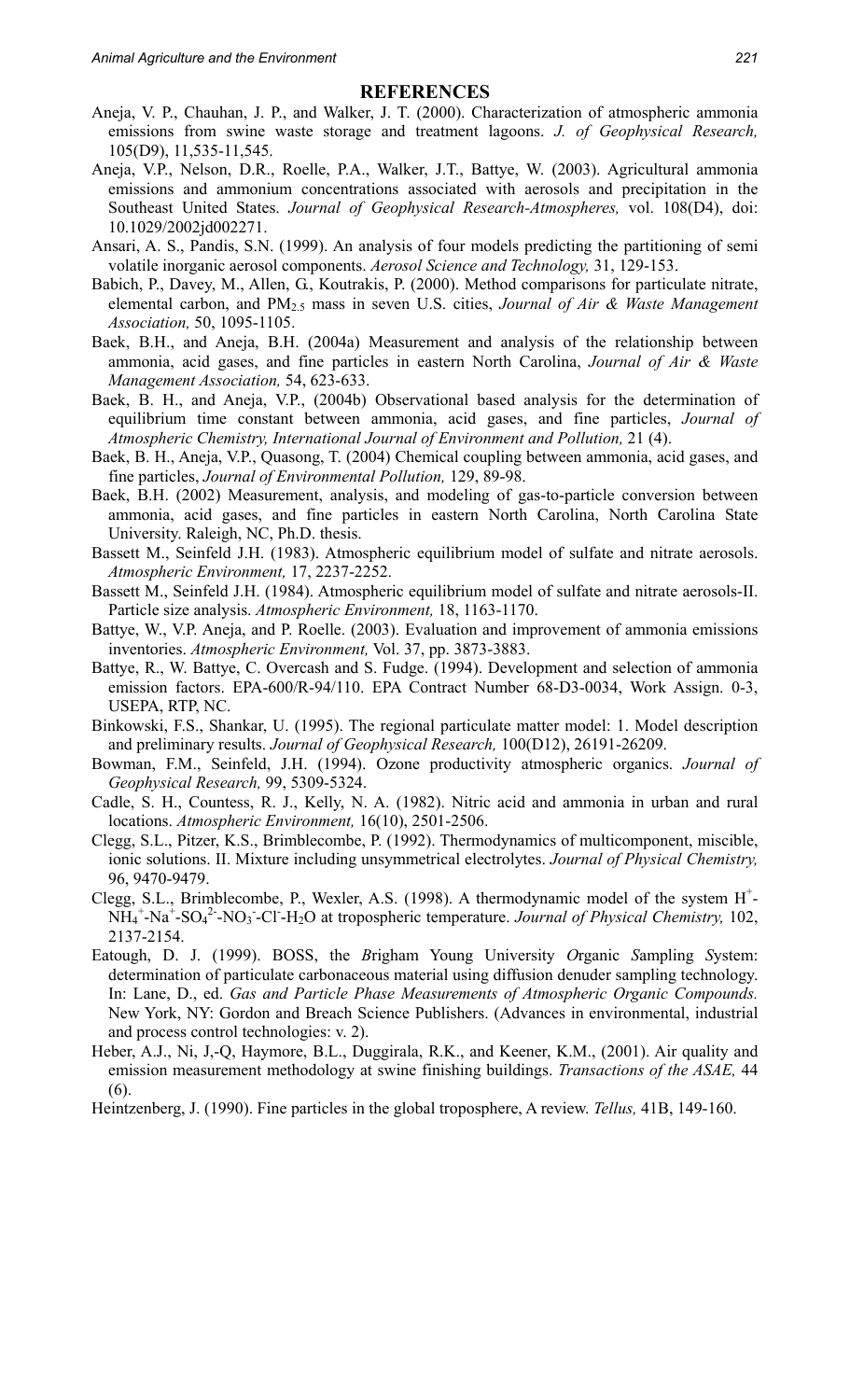- Herring, S., Cass, G. (1999). The magnitude of bias in the measurement of  $PM_{2.5}$  arising from volatilization of particulate nitrate from Teflon filters. *Journal of Air & Waste Management Association,* 49, 725-733.
- Gray, H.A., Cass, G.R., Huntzicker, J.J., Heyerdahl, E.K., Rau, J.K. (1986). Characteristics of atmosphere organic and elementary carbon particle concentration in Los Angeles. *Environmental Science & Technology,* 20, 580-589.
- Gundel, L. A., Lane, D. A. (1999). Sorbent-coated diffusion denuders for direct measurement of gas/particle partitioning by semi-volatile organic compounds. In: Lane, D. A., ed. *Gas and Particle Phase Measurements of Atmospheric Organic Compounds.* Amsterdam, The Netherlands: Gordon and Breach Science Publishers. (Advances in environmental, industrial and process control technologies: v. 2).
- Jacobson, M.Z., Tabazadeh, A., Turco, R.P. (1996). Developing and application of a new air pollution modeling system-I: Gas phase simulations. *Atmospheric Environment,* 30, 1939-1963.
- Jacobson, M.Z. (1997a). Developing and application of a new air pollution modeling system-II: Aerosol phase simulations. *Atmospheric Environment,* 31, 587-608.
- Jacobson, M.Z. (1997b). Developing and application of a new air pollution modeling system-III: Aerosol module structure and design. *Atmospheric Environment,* 31, 131-144.
- Jacobson, M.Z. (1999). Studying the effects of calcium and magnesium on size-distributed nitrate and ammonium with EQUISOLV II. *Atmospheric Environment,* 33, 3635-3649.
- Kim, Y.P., Seinfeld, J.H., Saxena, P. (1993a). Atmospheric gas aerosol equilibrium, I: Thermodynamic model. *Aerosol Science and Technology,* 19, 157-181.
- Kim, Y.P., Seinfeld, J.H., Saxena, P. (1993b). Atmospheric gas aerosol equilibrium, II: Analysis of common approximations and activity coefficient calculation methods. *Aerosol Science and Technology,* 19, 182-198.
- Kim, Y.P., Seinfeld, J.H., Saxena, P. (1995). Atmospheric gas aerosol equilibrium, III : Thermodynamics of crustal elements  $Ca^{2+}$ ,  $K^+$ , and  $Mg^{2+}$ . *Aerosol Science and Technology*, 22, 93-110.
- Koziel, J., Spinhirne, J.P., Baek, B.H. (2004a). Measurements of Volatile Fatty Acids Flux from Cattle Pens in Texas". In the proceedings of the Air & Waste Management Association  $97<sup>th</sup>$ Annual Conference & Exhibition, Indianapolis, IN, June 22-25, 2004.
- Koziel, J.A., Baek, B.H., Spinhirne, J.P., Parker, D., Cole, N.A. (2004b). Emissions of ammonia and hydrogen sulfide from beef cattle pens in Texas. In the proceedings of the *AgEng 2004, "Engineering the Future*" conference in Leuven, Belgium, September, 2004.
- Kusik, C.L., and Meissner, H.P. (1978). Electrolyte activity coefficients in inorganic processing, *AIChE Symp. Ser.,* 173, 14-20.
- Lee, H. S., Wadden, R. A., Scheff, P. A. (1993). Measurement and evaluation of acid air pollutants in Chicago using an annular denuder system. *Atmospheric Environment,* 27A(4), 554-553.
- Li, Y., V.P. Aneja, S.P. Arya, J. Rickman, J. Brittig, P. Roelle, D.S. Kim. (1999). Nitric oxide emission from intensively managed agricultural soil in North Carolina. *Journal of Geophysical Research,* Vol. 104, pp. 26115-26123.
- McInnes, L. M., Quinn, P. K., Covert, D. S., Anderson, T. L. (1996). Gravimetric analysis, ionic composition, and associated water mass of the marine aerosol. *Atmospheric Environment,* 30: 869-884.
- Meng, Z., Seinfeld, J.H., Saxena, P., Kim, Y.P. (1995). Atmospheric gas-aerosol equilibrium, IV: Thermodynamics of carbonates. *Aerosol Science and Technology,* 23, 131-154.
- Lurmann, F.W., Wexler, A.S., Pandis, S.N., Musarra, S., Kumar, N., and Seinfeld, J.H. (1997). Modeling urban and regional aerosols : II. Applications to California's south coast air basin. *Atmospheric Environment,* 17, 2695-2715.
- Ohta, S., Okita, T. (1990). A chemical characterization of atmospheric aerosol in Sapporo. *Atmospheric Environment* Part A, 24A: 815-822.
- Nenes, A., Pilinis, C., Pandis, S.N. (1998). ISORROPIA: A new thermodynamic equilibrium model for multiphase multi-component marine aerosols. *Aquatic Geochemistry,* 4, 123-152.
- Pacyna, J. M., and Benson, S. (1996). Gas-to-particle conversion of sulfur and nitrogen compounds as studied at marine stations in Northern Europe. *Atmospheric Environment,* 30(18), 3129-3140.
- Pain, B.F., Van Der Weerden, T.J., Chambers, B.J., Phillips, V.R., Jarvis, S.C., 1998. A new inventory for ammonia emissions from U.K. agriculture. *Atmospheric Environment,* 32, 309-313.